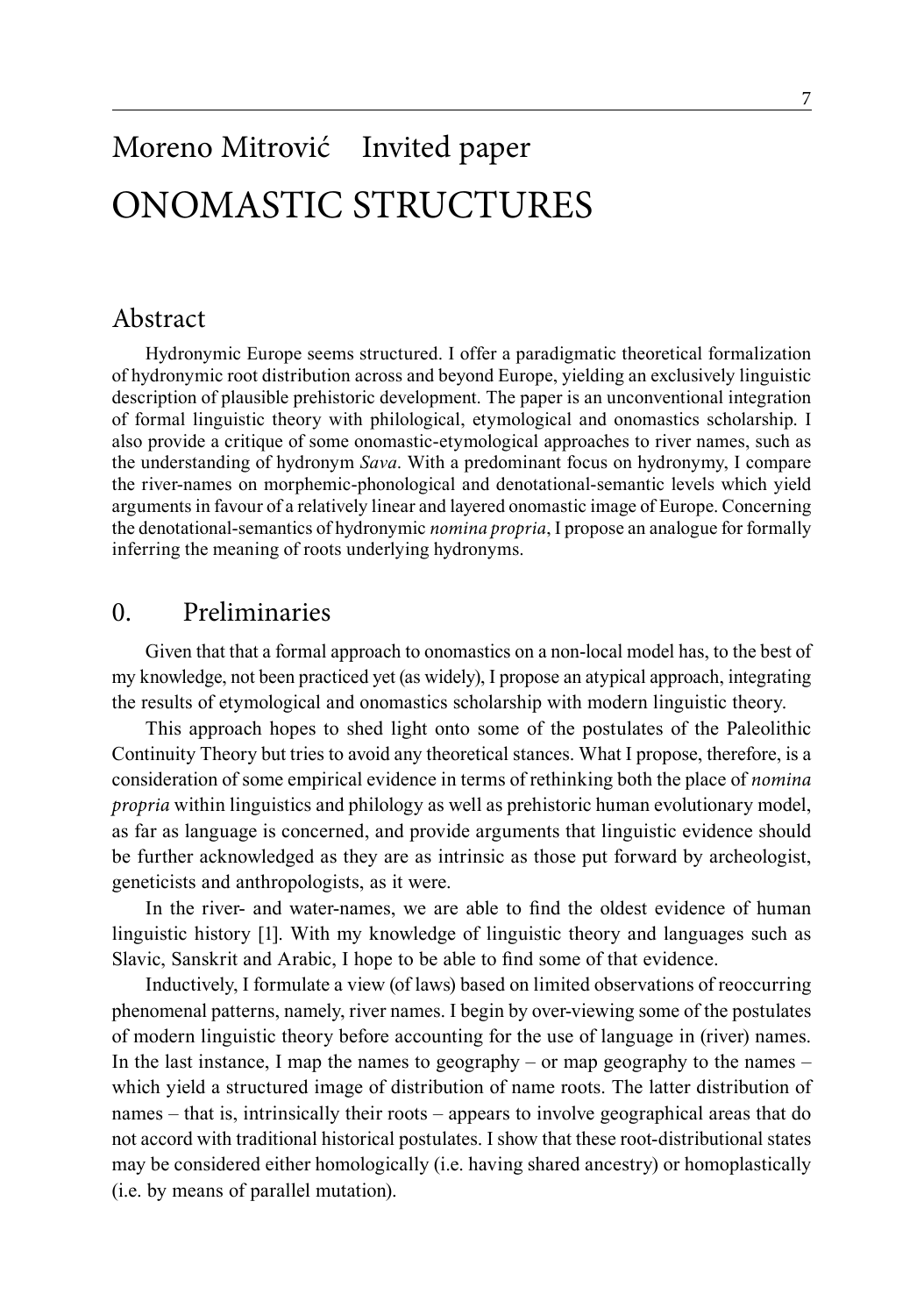In terms of my inductive method, I arbitrarily follow here Chomsky's [2] levels of adequacy for evaluating the onomastic structures. I start by outlining (i) an observationally adequate model by giving a discrete enumeration of the hydronyms in my data. I then try to achieve (ii) descriptive adequacy, specifying some rules accounting for all observed arrangements of the data. In the last instance, I briefly try to introduce an account of (iii) explanatory adequacy of the model by fitting it into some theoretical framework, postponing seeking for historical and inter-disciplinary compatibility of the model, which I address as concluding remarks.

### 1. Introduction

### 1.1 Language Design – An Overview

Grammar that may be viewed as the core component of language consists of a lexicon and computational system [3]. Dealing with hydronyms that are lexemes by default, I predominantly focus on the lexicon component. In the later stage, I also try to account for the morpho-syntax of hydronyms which constitute further (syntactic) paradigms. Formally, I am trying to overview the historical aspects of lexical and grammatical patters in onomastics.

I argue that lexical (onomastic) roots carry diachronic evidence that is continuous (under a stochastic assumption) and that they do not get *internally* modified by the syntax (morpho-syntactically overt as affixes in most instances) as far as hydronymy is concerned. In this respect, I view roots to be somehow historically continuous and therefore

## (1) *Scheme 1: A graphical analogy of the stipulated DSM approach*

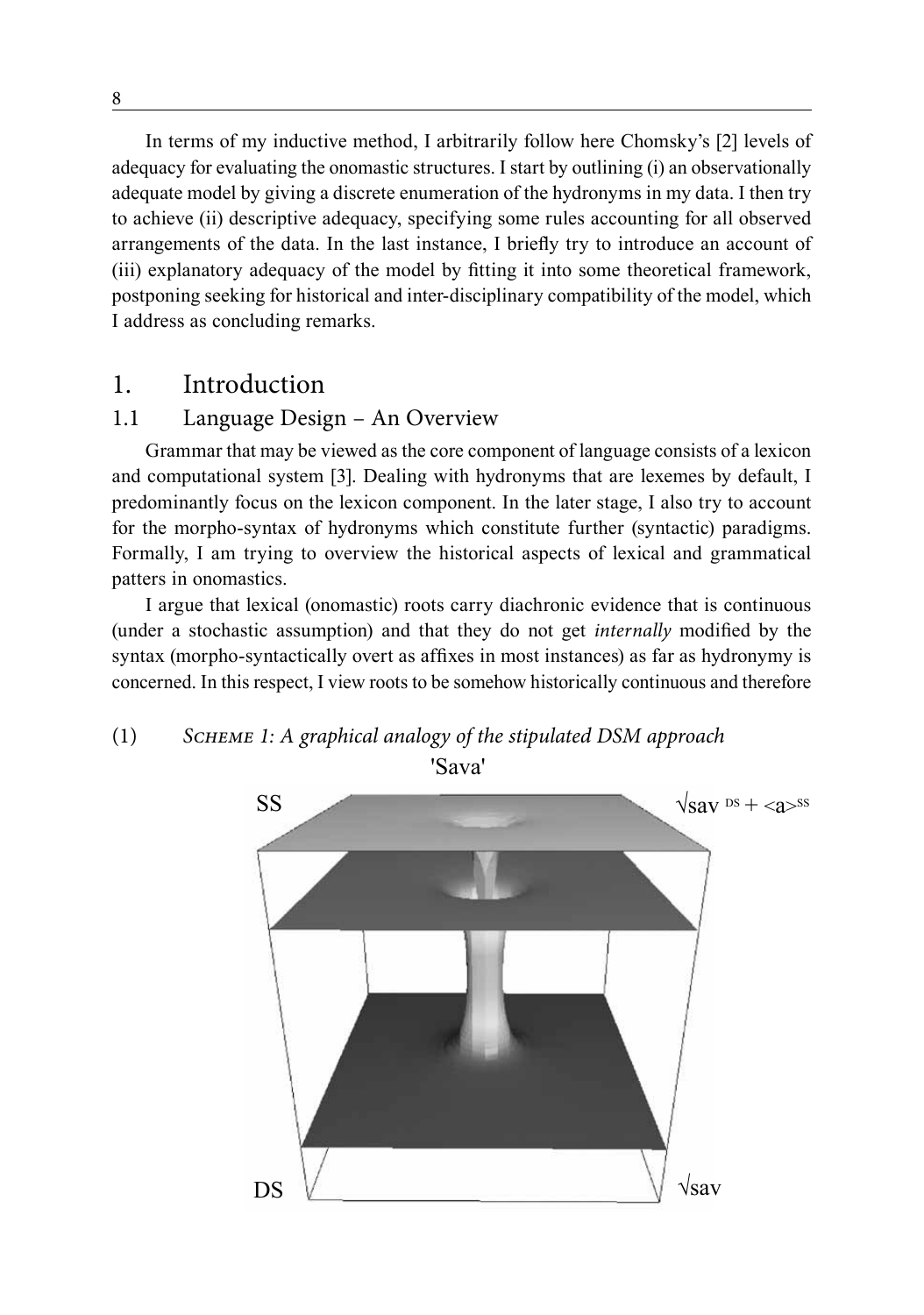deeply-structured (DS), whereas the affixes that get attached are surface-structured (SS) elements. In a sense, I stipulate that hydronyms (as well as toponyms, oronyms, etc.) carry a deeply-structured element that the language-specific morphosyntax accommodates. Let us dub this *the diachronic-synchronic mapping (DSM)*, whereby a root is synchronically modified by morpho-syntax, without changing its 'lexemic state' (again, under a stochastic assumption). This is a completely arbitrary stipulation that I shall assume for the sake of argument and clarity. I also show that hydronyms are uniform at SS since affixes carry no intrinsic meaning at the macro-level of investigation I am assuming. The scheme in (1) should generally capture the stipulated model.

In a sense, I follow here an 'affixless theory' [4]. The second layer may account for hydronyms such as *Donava*:  $\sqrt{d}$ *on*  $\text{d}$ <sup> $\text{d}$ </sup> +  $\text{d}$  $\text{d}$ <sup> $\text{d}$ </sup> +  $\text{d}$  $\text{d}$  $\text{d}$  $\text{d}$  $\text{d}$ .

### *1.1.1 Regulating Sound Change: Morphophonemic's*

It important to acknowledge phonological variation with regards to semantics: sound may change whereby the meaning (of words) or reference (of names) is retained. Warnow *et al.* [5, 6] acknowledge phonological variation in diachronic material and label this as the phonological linguistic character. The examples a-c in (2) shows this inferred regular sound change.

(2)  $\llbracket a \rrbracket = \llbracket b \rrbracket = \llbracket c \rrbracket$  (  $\approx$  'a river in Europe')

Donava Dunav

Danube

As seen in (2), a name, just as any other lexeme, can assume various phonological and therefore orthographic forms while still retaining its meaning or reference. This leads us to somehow theoretically regularise the sound correspondences such as the vowel and consonantal change in (2), for the sake of pinning down the core lexemic components and somehow ignoring the variation at this stage.

Hoenigswald [7], who formally developed the comparative method in linguistics, formalised the means of three steps by which a given set of languages known to be related may also be proven to be so. This method will also be pivotal to my onomastic analysis.

- (3) step one: Sound correspondences must be observed; that is, one should compare words for the same (or comparable) meanings and observe patterns of; sound correspondences between pairs of languages.
- (4) step two: Regular sound change rules should then be inferred. These rules must explain all the sound correspondences observed in (step one). These rules may be context-free or context-dependent, and are specific to each lineage.
- (5) STEP THREE: Cognation judgments should be inferred. Two words  $w$  and  $w'$  from two languages *L* and *L'* respectively are said to be cognate if it is possible to infer a word \**w* in some common ancestor of *L* and *L'* such that each *w* and *w'*; can be derived from \**w* by the sound change rules specific to *L* and *L'*; respectively. [6]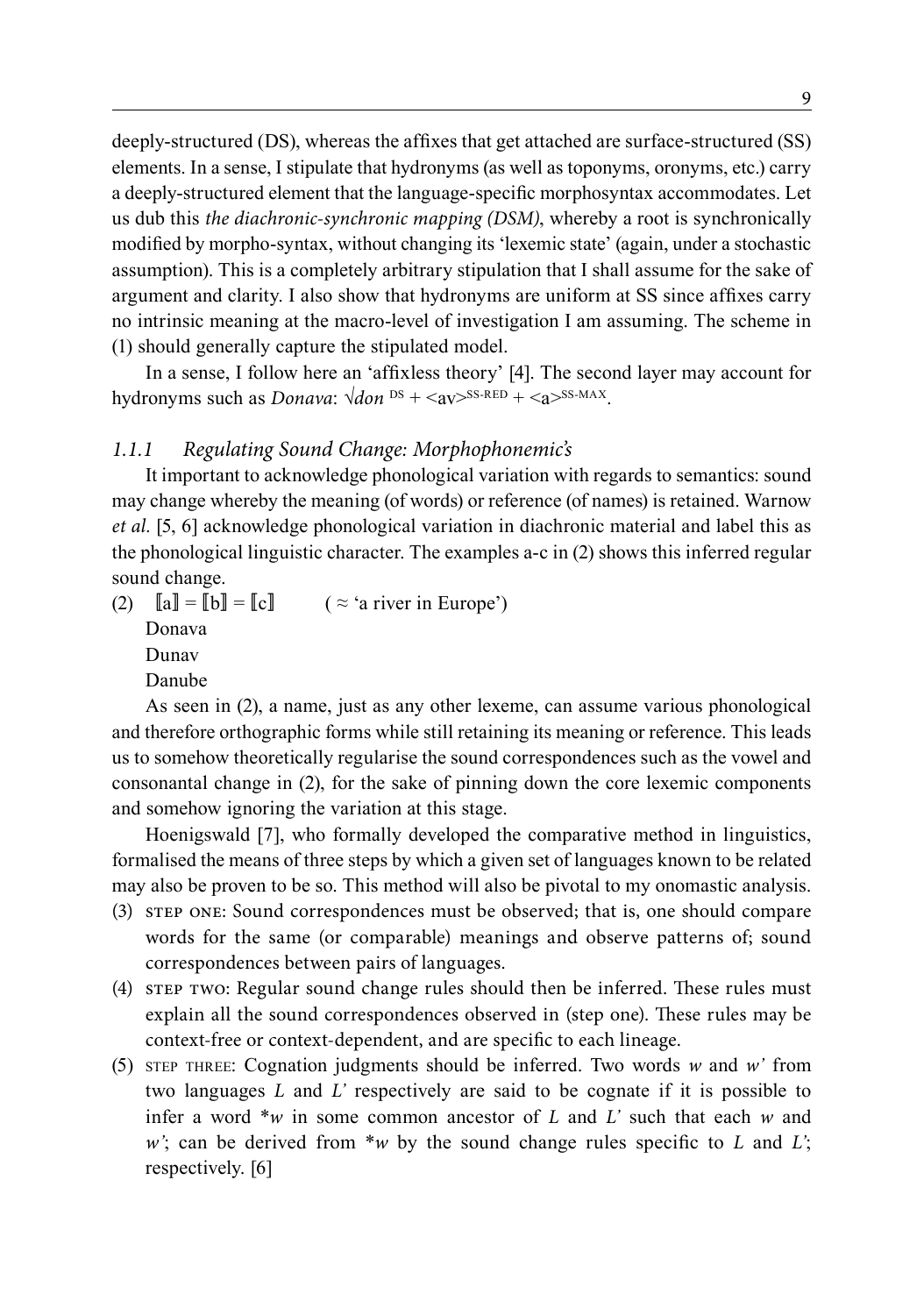Based on these steps of the comparative method I set the following principles that should regularise and establish the lineage in a respective root-paradigm.

Some of the general principles that will apply in this article are shown in (6).

- (6) a. Labial (de)spirantisation:  $[b] \geq [b] \geq [v]$ 
	- b. General (de)voicing:  $[d] \geq [t]$
	- c. Vocal opening (closing):  $[a] \geq |i|$
	- d. Vocal fronting (backing):  $[u] \geq [i]$
	- e. Vocal (de)centralising:  $V \gtrless [a]$
	- f. Metathesis:  $\langle xy \rangle \geq \langle yx \rangle$
	- g. etc.

### 1.2 A Semantic Barrier: Names, Denotation & Meaning

Names as such have no intrinsic meaning. Given that I am dealing with river names, which have roots in words, I try relating the meaning behind those words to hydronyms. As Rudnyckyj [8] noted, the historical comparative method of etymologising names was mechanically transferred from the field of appellatives with the ultimate purpose to deduct *nomina propria* from corresponding *nomina appellativia*. However, in doing so, we need to overcome the matter of denotation, or resolving the semantic barrier of extrapolating meaning from names.

Therefore, I view river names as derivations of words-this view seems pivotal to onomastics science as far as deduction of *nomina propria* from *nomina appellativia* is concerned. Names, hence, are reflexes of lexical denotations. Toponyms and hydronyms are proper names: they are analogous to personal names. However, not all river- and place-names are anthroponyms, derivations of personal proper names. Hydronyms, despite being names, have origin in words which have a denotation. Although a name may not have the ability to denote, its reflexive word-root does. Given this barrier where one is unable to find a hydronymic-or generally, onomastic-denotation, I propose an analogue. Although it may seem unconventional, the proposal succeeds in giving names a bridging ability to denote via words they root in. This becomes relevant in §3. Names are definite and are practical and referential uses of languages. Given that they are rooted in words, they may be seen as diachronically denoting-names.

### *1.2.1 An Analogue*

A radius vector in mathematics represents the position of an object-in my instance, a linguistic object-in space, in relation to an arbitrary reference point. Given my object of enquiry is onomastics, let us assume that a (river) name is a reference point within geo-linguistic space and it has relation to a linguistic coordinate system. Let us also assume two axes: on one (*x*) we can enumerate languages as bases where a name is rooted in, the other (*y*) may solely be a time-scale, adding the diachronic value to the enumerated languages. This way, a river-name may be seen as a radius vector. This is a completely arbitrary model I stipulate for a sound deduction of *nomina propria* from *nomina appellativia.*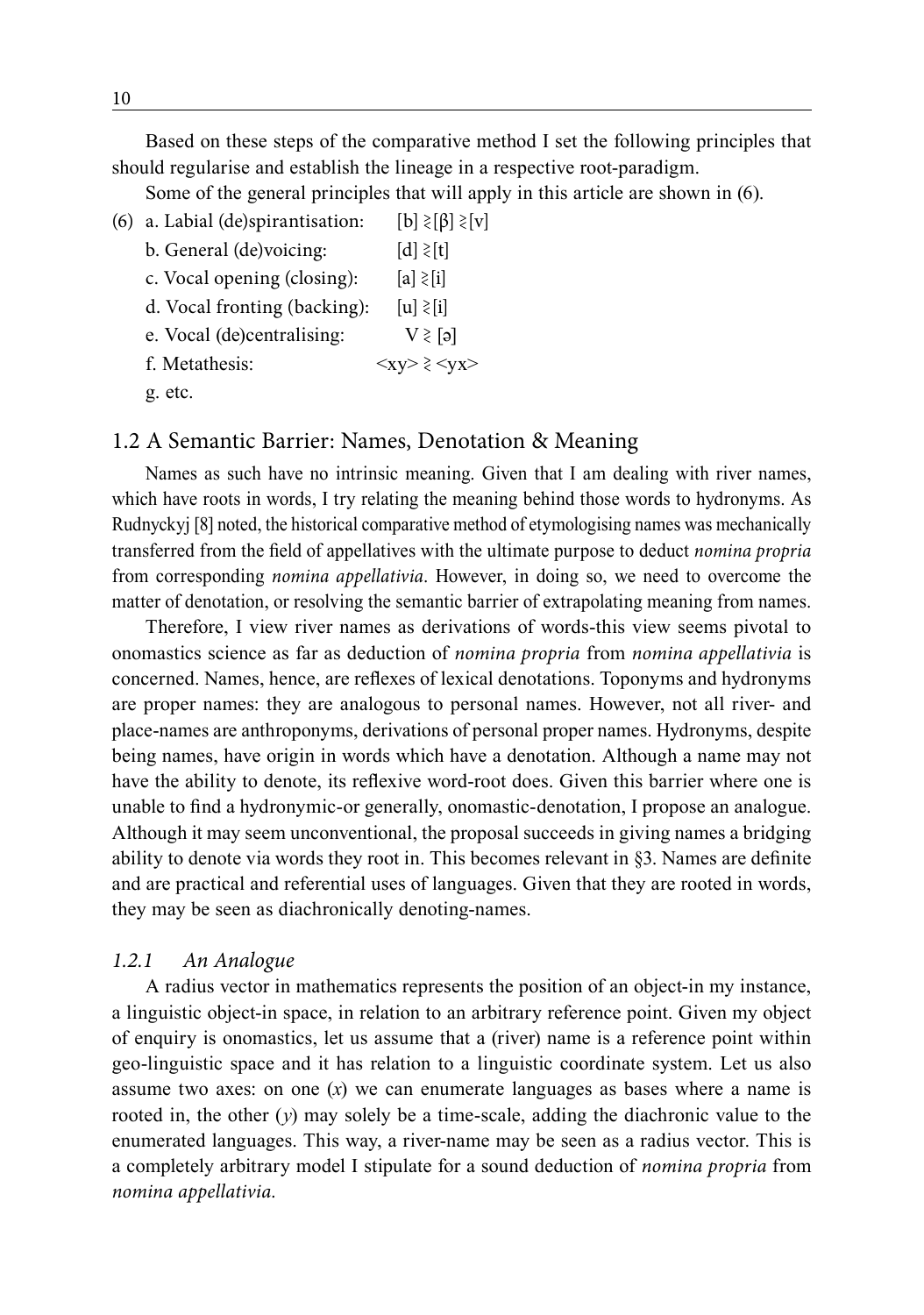

**Figure 1:** The topology of the rooted evolutionary tree for IE. The tree is not drawn to scale-the only indication of the time that can be inferred is through ancestry. Albanian may be attached to this tree along any thick line. [6]

(**7**) **Scheme 2**: An appellative analogue for root-denotation



(8) ∵  $\lbrack\!\lbrack$  'London' $\rbrack\!\rbrack = \emptyset$  (since name have not 'meaning')  $\therefore$   $\llbracket \vec{r} \rrbracket = \llbracket * \text{load} \rrbracket^{Olr} = \llbracket \text{wild} \rrbracket^{Eng.}$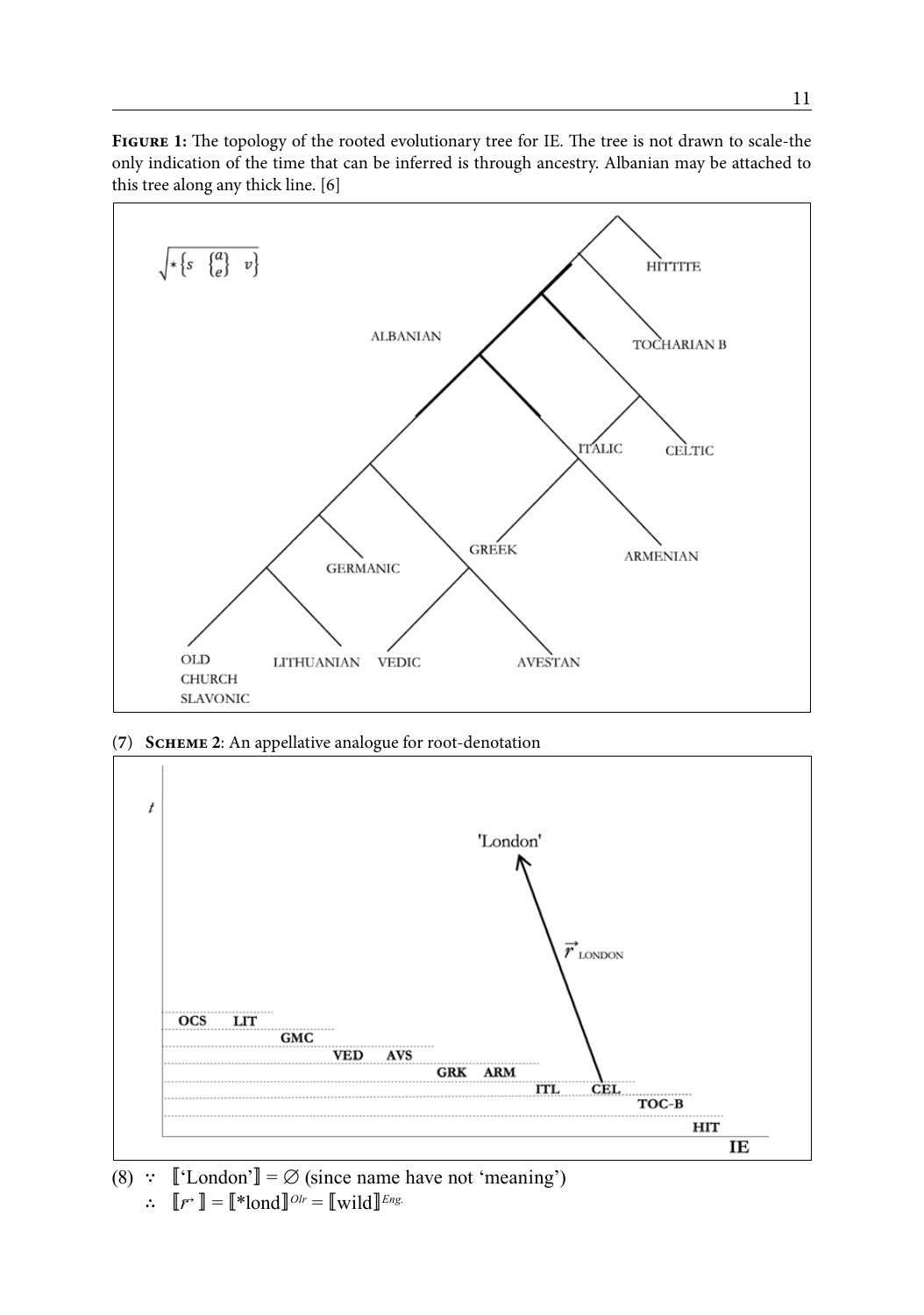Before I outline this stipulation in more detail, we should have an adequate and accurate model of IE languages. The language groups in my model will be layered according to Warnow's [8] topology of the rooted evolutionary tree for IE, shown in Figure 1.

Despite the unconventional algebraic analogue, I give an example of the toponym *London* in (7) and (8). Double square brackets are a convention of modern semantic theory and signify denotation in terms of meaning. (See appendix for abbreviations used.)

It is in this manner of mapping the root of a name to a root in language that I conduct my analyses of hydronyms.

According to Warnow's [5, 6] work resulting in Figure 1 and the respective layered language model of (7), we can point out a generalization. Since Figure 1 shows a gradual disintegration of IE, we may assume that if a root is attested in the higher nodes of the evolutionary IE tree model, that root may be deemed as an early element of the IE lexicon.

## 2. Distributed Toponymy

## 2.1. Res Celtica: A *Fort* Onomastic Account of Europe

Before attempting to account for the European hydronymy, I would like to give some preliminary attention to toponomastics and toponymy.

I particularly focus on – what is assumed to be a Celtic nominal – *dun* and its attested distribution across a Celtic Europe. In both branches of the Celtic languages, it denotes a 'fort(ress)', 'a heap' or (more generally) a fort-like settlement. [9, 10] The distribution of the *dun*-root in toponymic form has been recongised in instances indicated and italicized in (9). Nicolaisen [11], as well as many other Celtic scholars, considers *deen* in (9d) to originate in the hydronym 'Dee', that flows through Aberdeen, and should be etymologized via Celtic *Dēva*, 'godess'. I nonetheless consider it cognate to the derivatives sharing the Celtic *dun*-root.

- (9) a. *Dun* Eidean [Basilectal/Celtic name for Edinburgh]
	- b. *Dun* n'Gael [Basilectal/Celtic name for Donegal, Ireland]
	- c. Lon*don*
	- d. Aber*deen*

Given its past Celticism, I assume and further the *fort*-paradigm to continental Europe, indicated below. With regards to (10b), although *-dam* denotes a dam (on the river Amstel), I speculate that dam is historically *fort-*derived.

(10) a. *Dunaj*

b. Amster*dam*

c. Dres*den*

Going back to the 'dun'-root, an associative method of etymology might lead us to consider synonymous or at least similar words to 'fort' and settlement which 'dun' denotes in modern Celtic. I propose a consideration of relating the Celtic 'dun' to Slavic (and Latin) 'dom', denoting 'home'.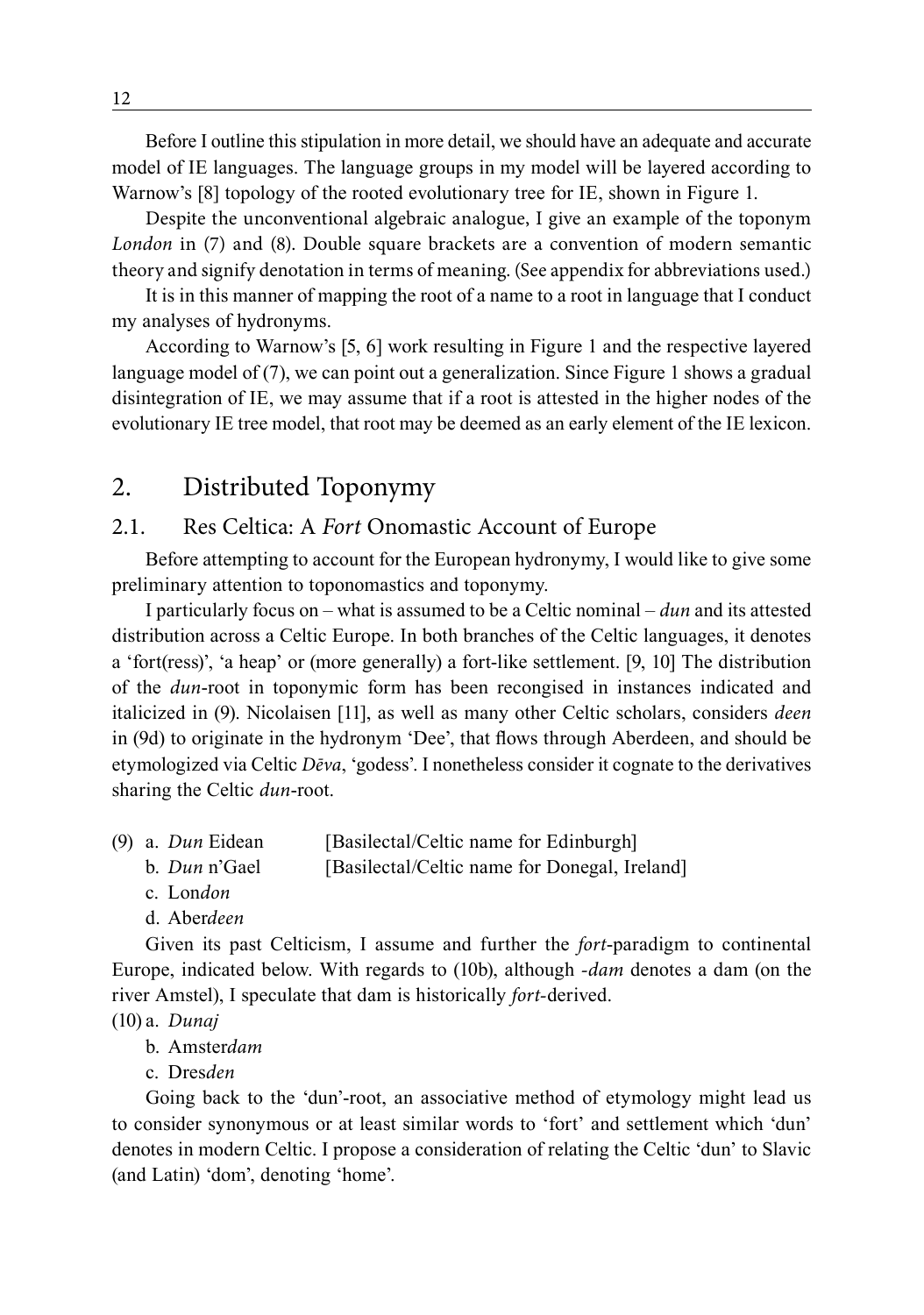## 3. Distributed Hydronymy

### 3.1 Reduction to Root-Level and Root-Paradigms

As I noted in §1, I primarily consider the roots as deeply-structured elements of the onomastics. Somehow secondarily follow the surface-structured affixes in §3.3. I postulate a model of most European hydronyms, according to root-paradigms. Based on these root-paradigms, I am able to infer some evolutionary relationship between the respective roots. In this paper, I propose eight initial root-paradigms, that may be collapsed and reduced to a smaller number in the following sections (§3.2).

### 3.1.1  $\begin{bmatrix} * \\ * \\ * \end{bmatrix}$  $\begin{pmatrix} a \\ e \\ u \end{pmatrix}$

Let us assume Donava (Danube) as the representative hydronym of this paradigm. This root is not restricted to hydronymy: as we have seen in §2.1, the same root is distributed in toponomastics. Toponymy and Hydronymy sometimes collide as they do in the Slovak Dunaj for the hydronym Danube and Slovene Dunaj for the toponym Wienna. Bezlaj [12, 13, 14, 15] reports several other instances of this phenomenon. In all cases, however, toponyms are derived from hydronyms, and not vice versa. This is also one of the reasons for pivoting the onomastic analyses on hydronymy as opposed to toponymy.

| $v\}$                |                                | ${a\brace e}$<br>(m)<br>łs | 'n<br>$\left  d \right\rangle$<br>$\boldsymbol{e}$<br>lm. |
|----------------------|--------------------------------|----------------------------|-----------------------------------------------------------|
| Sava (si)            | Avon $(\text{EN})$             | Shannon IR)                | Dvina (RU)                                                |
| Suir (IR)            | Afon $\dots$ (w <sub>L</sub> ) | San (PL)                   | Tana $(NO)$                                               |
| Swilly $(IR)$        | Avšče (si)                     | Sunja (RU)                 | Dunajec (PL)                                              |
| Severn $(\text{EN})$ | Avšček (s1)                    | Somme (RO)                 | Donava (AU)                                               |
| Sevre $(FR)$         | Aveyron (FR)                   | Somme (FR)                 | Timis (RO)                                                |
| Sauldre (FR)         | Opava (PL)                     | Szamos (HN)                | Tamar (Cw)                                                |
| Sioule $(FR)$        | [bar(RO)]                      | Samara (RU)                | Dneper (RU)                                               |
| $S$ evre $(FR)$      | Piva $(RO)$                    | Seman (AL)                 | Dnester (UR)                                              |
| Sauer (NL)           | Toplic (RO)                    | Sinni(T)                   | Don (RU)                                                  |
| Save $(\text{FR})$   | Ipel(RO)                       | Saale $(GR)$               | Donec $(RU)$                                              |
| Savinja (sī)         | Raba (alii)                    | Sana (BS)                  | Dives $(FR)$                                              |
| Svijaga (RU)         | Laba $(nu)$                    | Saane (sw)                 | $Dee$ (sc)                                                |
| Saus $(AF)$          | Lahn $(NL)$                    | Sambre (FR)                | Dec(wL)                                                   |
| Sebou (AF)           | $Ybbs$ ( $RO$ )                | $Ind <$ Sindhu $(in)$      | Eden $(EN)$                                               |
| Sawfasin (AF)        | Naab $(RO)$                    | Siene $(FR)$               | Dender (GR)                                               |
| Safāqis (AF)         | Abens (RO)                     | $Snov$ ( $UR$ )            | Thames (EN)                                               |
| Sevron (FR)          | $Epte$ (FR)                    | Semois (BL)                | Type (EN)                                                 |
| Seffersbach (GR)     | Aube $(FR)$                    | Somes (RO)                 | Type (sc)                                                 |
| Saguia (AF)          | Avoca $(IR)$                   | Somesu (RO)                | Don (sc)                                                  |
| Saoura (AF)          | Aude $(FR)$                    |                            | Tay $(\mathrm{sc})$                                       |
| Souf(AF)             | Evrotak (GC)                   |                            | Donge (NL)                                                |
| Sauro (IT)           | Avre $(FR)$                    |                            | Doon $(\mathrm{sc})$                                      |
| Sosva (RU)           | Eure $(FR)$                    |                            | Temega (sp)                                               |

**Table 1A:** A list of root-paradigms (i)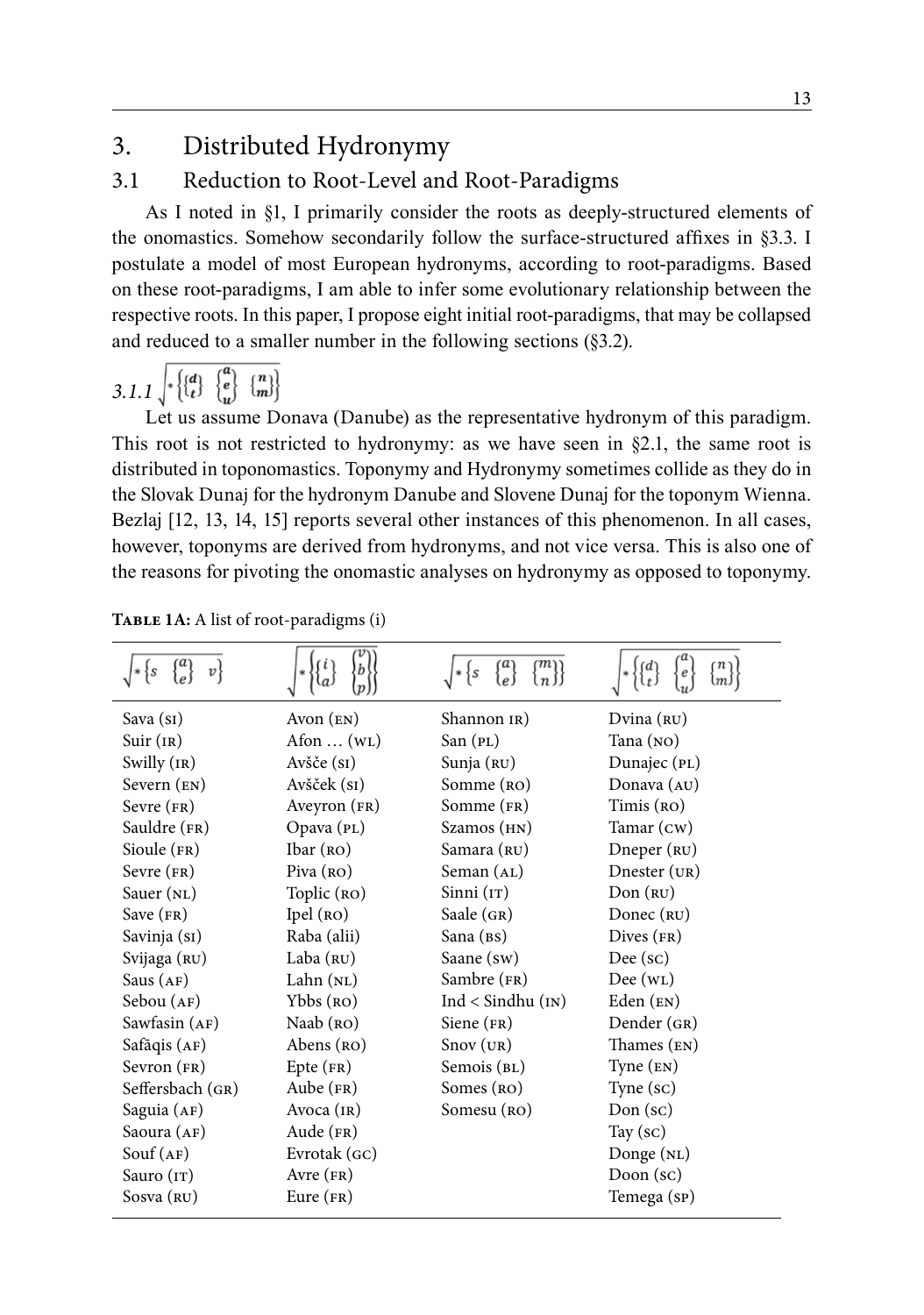|                              |                     | $\sqrt{\ast\{g}}$<br>$n\}$ | п            |
|------------------------------|---------------------|----------------------------|--------------|
| Ouse $(twice)$ $(\text{EN})$ | Drawa (PL)          | Glina (RO)                 | Indre $(FR)$ |
| $Oust$ (FR)                  | Dordogne (FR)       | Glama (NO)                 | Indus $(IN)$ |
| Avšče (si)                   | Dronne (FR)         | $Glan$ (sc)                | Ina(PL)      |
| Avšček (sī)                  | Duero $(pT)$        | Glana (si)                 | Una $(Bs)$   |
| Osam (RO)                    | Odra (PL) †         | Glon(GR)                   | Inn(GR)      |
| Unzha $(RU)$ †               | Drina (BS)          | Glen (sc)                  |              |
| Exe (EN)                     | Drin (AL)           | $Glen$ (EN)                |              |
| $Oise$ (FR)                  | Tara(sI)            | $Glan$ (sw)                |              |
| $Aisne$ (FR)                 | Drawa(s)            |                            |              |
| Secciha (IT)                 | $Drut$ ( $BG$ )     |                            |              |
| Soča (si)                    | $Dart$ ( $EN$ )     |                            |              |
| Sesia(GR)                    | Dramselva (NO)      |                            |              |
| Oste(GR)                     | $Durrence$ (GR)     |                            |              |
| Oude(NL)                     | Trent (EN)          |                            |              |
| Escaut $(BE)$                | Derventa (BS)       |                            |              |
| Usa (RU)                     | $Dervent$ ( $EN$ )  |                            |              |
| $Oise$ (FR)                  | Drinosi (AL)        |                            |              |
| Iskar(BG)                    | Drini (AL)          |                            |              |
| $E$ sk (sc)                  | Deveron (sc)        |                            |              |
| Exc (EN/CW)                  | Thurso $({\rm sc})$ |                            |              |
| $Isére$ $(FR)$               | Vardar (MK)         |                            |              |
| Isle(FR)                     | Daoura $(AF)$       |                            |              |
|                              | Dråa (AF)           |                            |              |

**Table 1B:** *A list of root-paradigms (ii)*

Each of root-paradigms will be addressed in §3.1.1-8 in terms of their respective etymology, linguistic derivation and geographical distribution.

In English onomastics, *√dan* has been attested in toponyms such as *Doncaster, Donmin*, hydronyms like *Doon, Dun, Don* (multiple hydronyms), *Donn, Douni, Done.* [9] It is believed that all these hydronyms are derived from an old (PIE?) word for 'water, river'.

Map 1 shows my analysis of the geographical distribution of this root across Europe.

$$
3.1.2 \sqrt{\left(\frac{a}{a} \left\{\frac{a}{v}\right\} \right)^2}
$$

Let us take Drava as a representative hydronym of this root-paradigm. In classic times, the name of Drava was Δράβος, Δάρος, even Δράος [12]. One is also able to make the comparison – as Pokorny did (see Bezlaj [12] for a concise critical history) – between Dravus and द्रवस (Dravas). This would have us conclude that the root is of IE origin; so we are able to reconstruct the base \*dreu-, \*dru- that is comparable with the Sanskrit verb द्रवति (drāvati), to run [ibid.]. The latter is derived from the verbal paradigm { $\mathcal{F}_3$ }. [16, 17].

However, despite looking at Sanskrit verbal paradigms when trying to account for this hydronymic root, neither Bezlaj nor Pokorny have looked into nominal paradigms.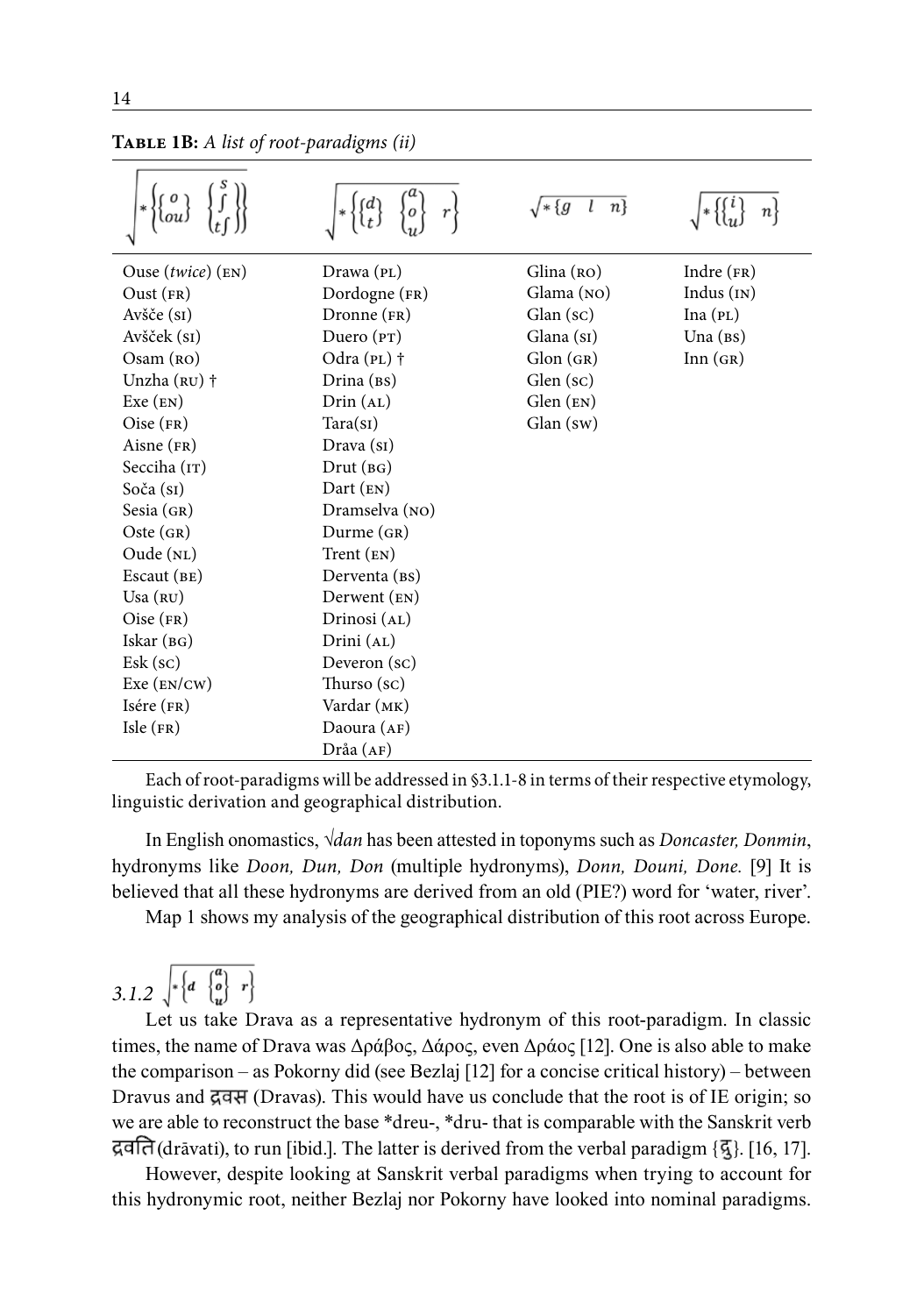**MAP 1:** The geographical distribution of the hydronymic root  $\begin{bmatrix} * \\ t \end{bmatrix}$  $\{m\}$  $\left\{ \begin{matrix} a \\ e \end{matrix} \right\}$ 



*1 Danube, 2 Thamez, 3 Dvina, 4 Tana, 5 Dunajec, 6 Timis, 7 Tamar, 8 Dneper, 9 Dnester, 10 Don, 11 Donec, (12 Dordogne), 13 Don (ii)*

It is noticeable from both the initial table  $(1A \& 1B)$  as well as from the map above, that I have already collapsed two sets of roots: *√dan* and *√tan*. The dental stop seems to vary in voicing in onset position. From a phonological perspective, this variation could be language-dependent. Even if we consider *√tan* as a subset or sister root to *√dan*, we are still able to reconstruct *√\*d/t-an.* With regards to Dordogne (12), it may seem more reasonable to view as belonging to the root-paradigm I address in the next section.

It would seem reasonable to look primarily into nominal paradigms for names that are nominals by default and avoid a theory of verbal derivation. It is therefore much clearer, and more convenient, to compare the hydronym *Drava* to the Sanskrit adjective (*drava*), 'wet' and 'liquid'. Not only are the nominals semantically compatible, they also share amazing phonological resemblance (homology?) if not complete compatibility. is also a noun denoting 'liquid'. For this reason, I prefer a "nominal" theory of possible hydronymic derivation to a "verbal" one. In (11), a theoretically plausible hydronymic derivation is shown.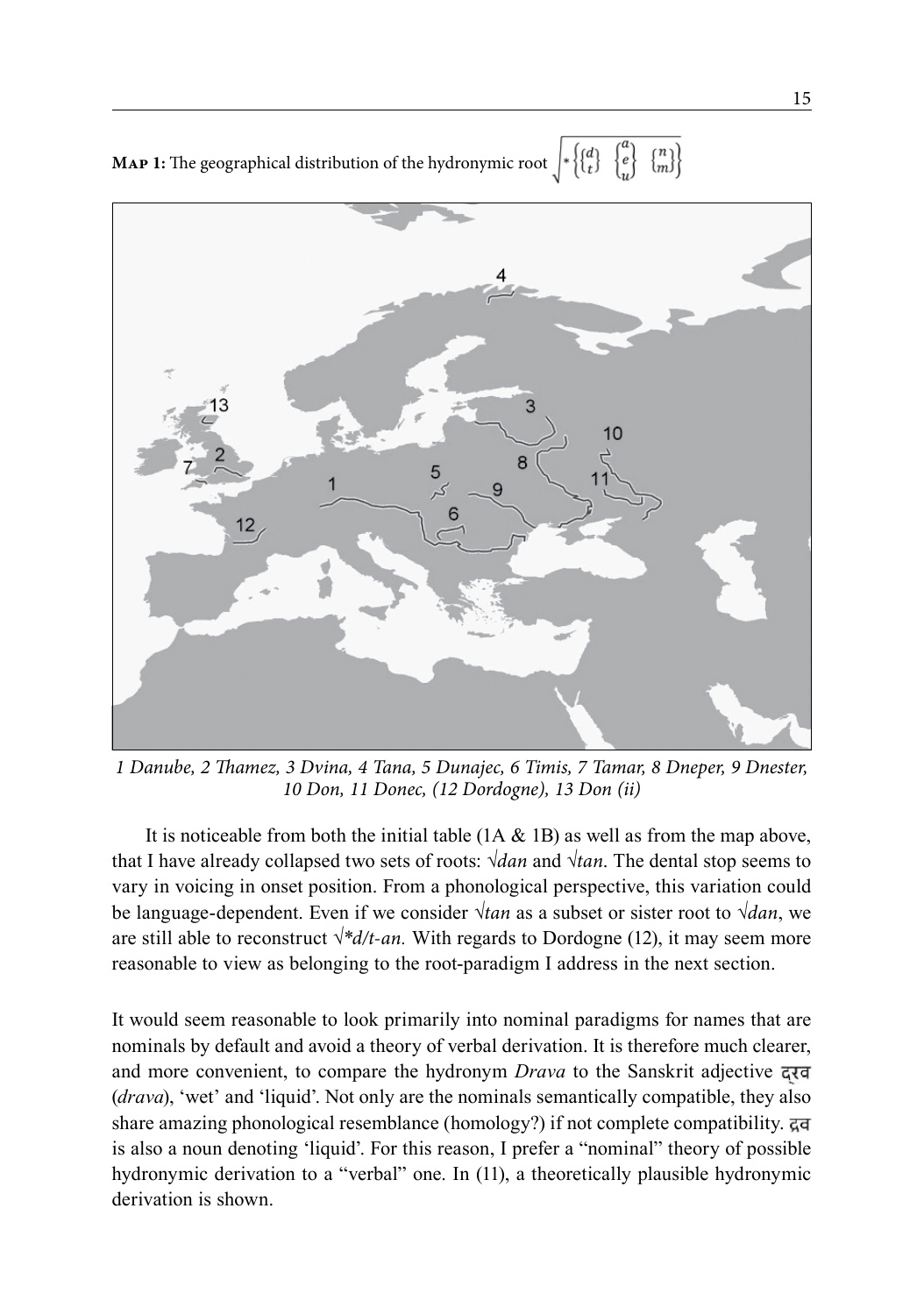I would like to focus some attention to the analogy between the hydronym *Derwent* in England and toponym *Derventa* in Bosnia. The most elegant explanation for the two would be homoplasy, i.e. parallel evolution [6]. A less elegant and more vexatious attempt would be to relate the two and assume homology.

Ekwall [9] records the form *Derwenta* for the hydronym from the 12th century. He sees a clear etymology: the name is derived from Brittonic \**deruva* 'oak': Wl. *derw*, MBret. *deruenn*, Bret. *derw, derv, derf*, Co. *derow*. Ekwall thus believes *Derwent –* and consequently *Derventa* should we assume homology – means 'an oak river, river where oaks grow abundantly'. He corroborates it by saying that oak is actually grown in the *Derwent* valley.

Compared to Bezlaj's theory [12], an oak-derivation sounds less convincing to a wet- and fluid-etymology, especially with regards to the wide geographical distribution of this root, which the map 2 shows.

What strikes as peculiar, if not shocking, is the realization of this root in northern Africa. Despite a historically much more preferable homoplastic explanation of this



Perhaps another great insight into this hydronymic root-derivation is provided by the Celtic branch of IE. Welsh has preserved an IE relict: *dwˆr,* denoting 'water'.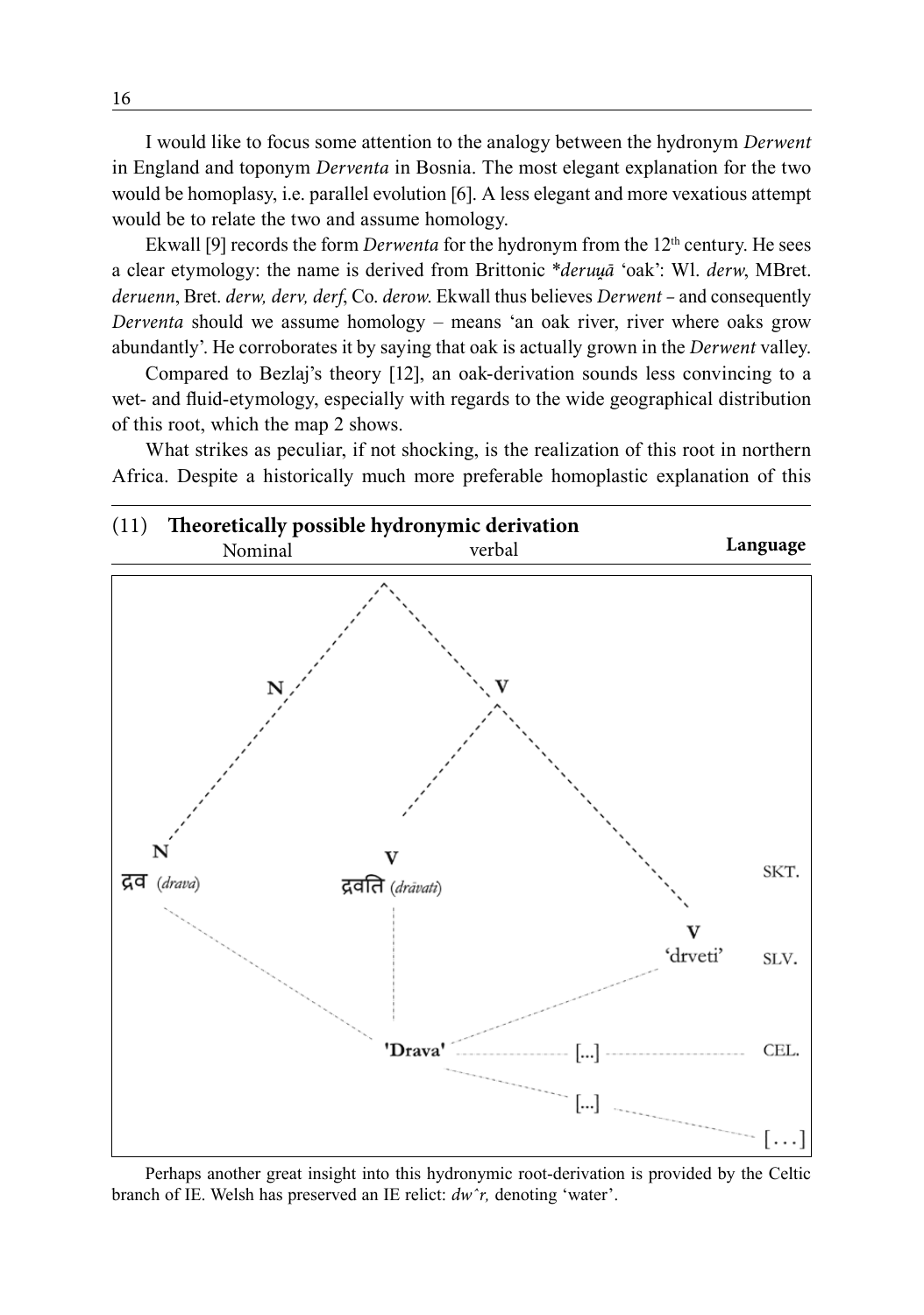phenomenon, further distribution of another root will yield worrying motivation of a need for a homological reconsideration.



**MAP 2:** The geographical distribution of the hydronymic root  $*\left\{a \begin{bmatrix} a \\ b \end{bmatrix} r\right\}$ 

*1 Drava, 2 Derwent, 3 Derventa, 4 Duoro, 5 Drut, 6 Drawa, 7 Dordogne, 8 Dronne, 9 Drinosi, 10 Drini, 11 Drina, 12 Daoura, 13 Dra'a*

$$
3.1.3 \qquad \sqrt{\ast \left\{s \quad \left\{ \begin{matrix} a \\ e \end{matrix} \right\} \quad \left\{ \begin{matrix} n \\ m \end{matrix} \right\} \right\}}
$$

As Bezlaj [12] informs us, many philologists have inadequately and incorrectly derived the German hydronym *Sann* and Galician *San* from the root *√sav* (addressed in §3.1.8). Bezlaj [ibid.] is confident in stating that German *Sann* is of Slavic origin. Map 3 shows the dispersion and geographical distribution of this allegedly-Slavic root.

It should be noted that Irish *Shannon* is derived from old Irish *Senou < Sinu*. With redards to Indus, the Western linguistic accommodation of this important hydronym is deceptive: the primary name for Indus is *(sindhu)* which in Sanskrit [16, 17] at the same time denotes 'river' or 'water' (see §3.1.4 for a summary of Watkis' [18] skepticism of relating 'river' and 'water'). Given these facts that the same root is present in old Celtic as well as Indo-Aryan, the root should not and can not be taken to be of Slavic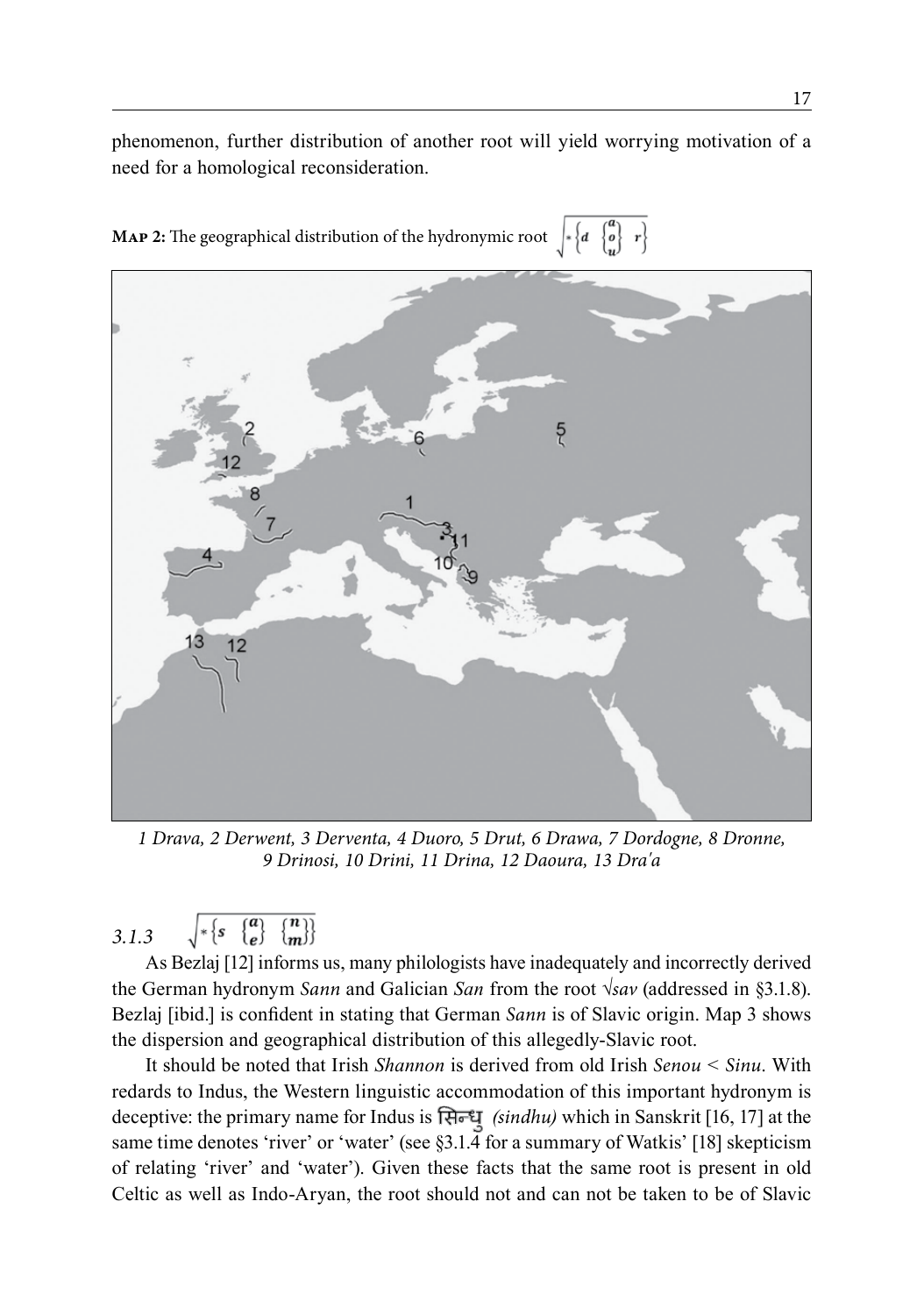origin [12]. I do, however, agree with Bezlaj that this root should not be collapsed with *√sav* (see §3.1.5).

**MAP 3:** The geographical distribution of the hydronymic root  $\sqrt{\{s\}\{s\}\{m\}}$ 



1 Indus < Sindhu, 2 San, 3 Sunzha, 4 Siene, 5 Sambre, 6 Somme, 7 Snov, 8 Sana, 9 Samara, 10 Seman, 11 Shannon

Given its broad distribution, I propose another, wider consideration. What if the root is pre-PIE origin? In Arabic, *(sānel)* means 'liquid', 'running', 'streaming' as an adjective or 'fluid', '(a) pouring' as a noun. In this respect, both hydronymic roots *√san* and *√der* have a very similar semantic form in Celtic, Sanskrit (IE) and Arabic (Sem). I show my theoretical analogue of 'name-bridging denotation' of *√san*, as it were, in (12).

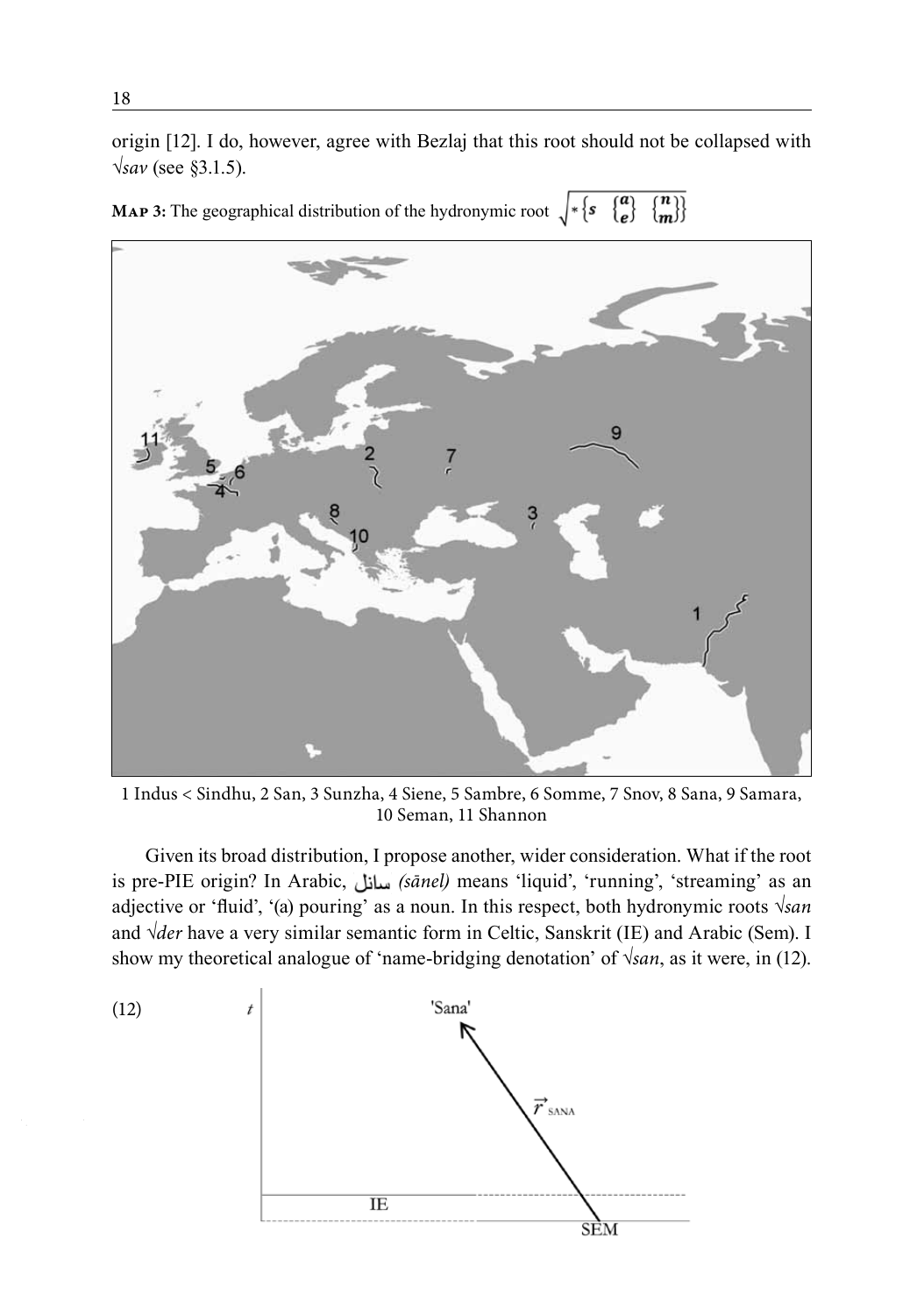$(13)$  $\mathbf{r}$ <sub>sana</sub>』≈

Not only does this disprove *√san* as a Slavic root [12], the semantic and phonological form of the Arabic *(sānel)* makes us reconsider if not even abandon a postulate where *√san* is an IE (or even PIE?) root. Further onomastics structures will be just as anxiously demanding.

$$
3.1.4 \qquad \sqrt{\mathcal{E}\begin{pmatrix} i \\ a \end{pmatrix} \begin{pmatrix} v \\ b \end{pmatrix}}
$$

Irish *aub* is derived from *\*ab-ō.* Watkins [18] suggests that the Greek ήδοή has the same derivation. The thematic stem *\*abo-* underlying *\*abonā* is attested for early Insular Celtic: the estuary of the Humber river in Ptolemy's Geography  $(2<sup>nd</sup>$  century AD) appears as 'Αβον …'. [ibid.]

Pokorny [19] reconstructs an Indo-Germanic *\*ab as* attested in the West Germanic river-names. Watkins, however, does not find it convincing or even feasible to relate *\*ap-*  'water' (Indo-Iranian  $\check{a}p$ -) and *\*ab<sup>(h)</sup>*- 'river'. Another testimony of this root's antiquity is provided by Hittite: *(-) a-pa-aš, apa,* 'river'. Pokorny's Hittite translation of 'water' is *\* ep-, \* op-, \*up* [19]*.* I find no problem, unlike Watkins [18], relating 'water' and 'river'





1 Avon, 2 Avče/Avšček, 3 Ibar, 4 Ebro, 5 Huebra, 6 Sabor (?), 7 Lapos, 8 Ipel, 9 Ybbs, 10 Abens, 11 Avre, 12 Eure, 13 Epte, 14 Avoca, 15 Happi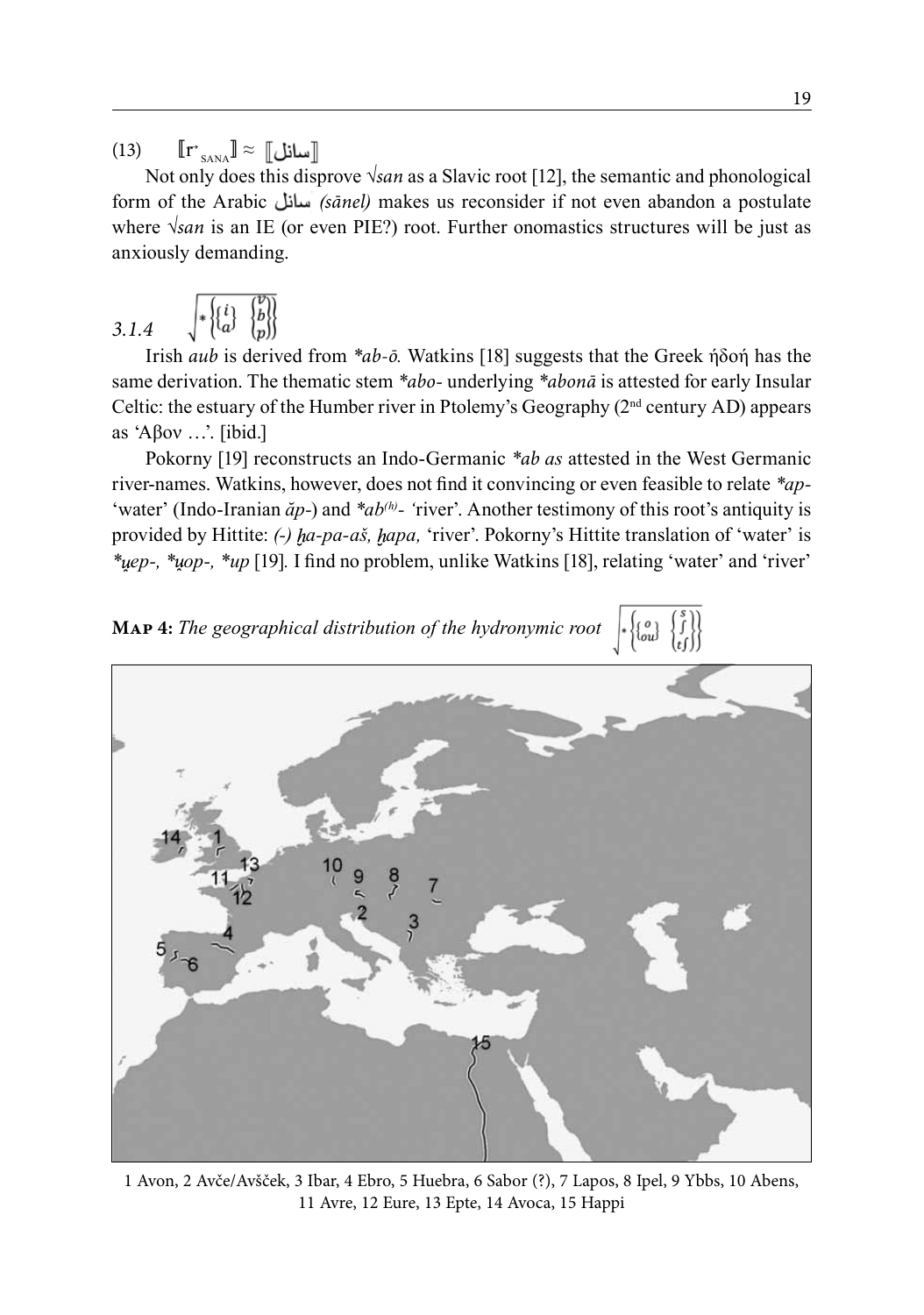with regards to the proto-lexeme *\*ap.* Even the (non-IE) Ugro-Finnish 'river' is *Abona*. Below is the mapped distribution of this root in few instances, which includes *Happi* (Nile) which I consider homological to this hydronymic root and may thus reconfirm the proto-status of this root.

#### $3.1.5\sqrt{*[g l n]}$

Hydronym Glan is taken as representative of this paradigm. Bezlaj [12] mentions several rivers related by this root: *acqua Glanna, Glane, die Glon, Clain, Glanis* (mentioned in 667 AD), etc. We know of a hydronym Κλάνιζ from the Noric kingdom and should be included here.

The traditional notion of this paradigm was to postulate a Celtic origin: old Irish *\*glan* via old Celtic *\*glano-s.* Schnetz [ibid.] stipulated an IE base *\*klūros* (Cel. *clir*). Another theory would be to relate this hydronymic (and toponymic) root with Slavic 'clay' which has partly also been preserved in English, as shown in (14).



The Map 5 shows the distribution of some of hydronyms (I consider) derived from this root.

$$
3.1.6 \quad \sqrt{\left\{\begin{matrix} o \\ ou \end{matrix}\right\} \begin{matrix} s \\ f \end{matrix}\right\}}
$$

Some philologists [9, 10, 11, 12, 13] claim *\*isa* to have been preserved in Celtic alone. Welsh hydronym *Wysg* was written Uisc or Uisc in Old Welsh and was applied to other hydronyms like *Usk, Escan(castere), Exe* (and therefore *Exeter*), etc. Ekwall [9, 10] identified *Isca* with OIr. *esc,* Ir. *easca* 'water'. The same *Isca* has been refracted in the continental Europe as *Isch*, a tributary of the *Saar* [13]. I have identified several more in continental Europe, shown in Map 6.

The reason for inclusion of *Soča* (and consequentially *Secchia*) is its diachronic name *Isontius* [11] which via metathesis resulted in MSlo. *Soča.* It is also believed [ibid.] that the alternative name for *Soča* was *Istris*. Whatever the older variety, it seems to bear the allegedly-Celtic [10, 11, 12, 13] root *√\*isa*.

Given that the reconstructed root in hydronymic form *Ouse* (EN) is realized as  $\sqrt{uz}$ , I propose a consideration of an analogy with Slo. 'l-uža'.

(14)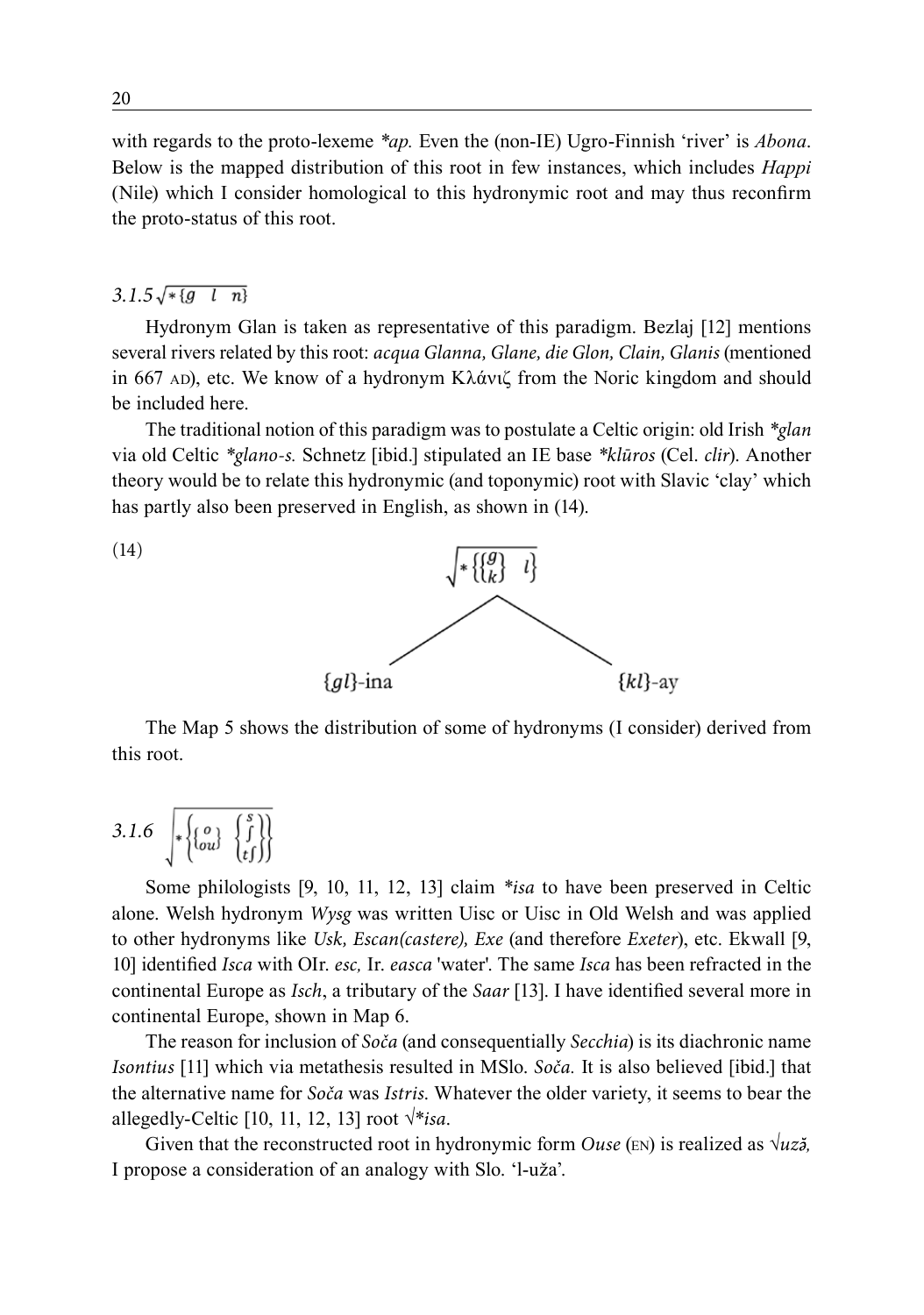

**MAP 5***: The geographical distribution of the hydronymic root*  $\sqrt{\ast (g l n)}$ 

1 Glan (Sl. Glina), 2 Glan (lake), 3.Glen, 4. Glen, 5. Glen (lake), 6. Glon, 7. Glama

## 3.1.7  $\sqrt{{\frac{1}{2} \binom{i}{u} \cdot n}}$

I can account for this root solely by seeing it as a subset of *√san.* The name-initial coronal fricative seems to have somehow been elided with regards to this root. Further attention to the plausible relationship between the roots will be given in §3.2 so let us see the map in Map 7 showing the distribution of *√in.*

Another argument in favor of relating *√san* and *√in* is in geography: rivers *Sana* and *Una* in Bosnia seem relatively close to one another. Even if the roots are related, it is hard to account for the deletion of the word-initial alveolar fricative.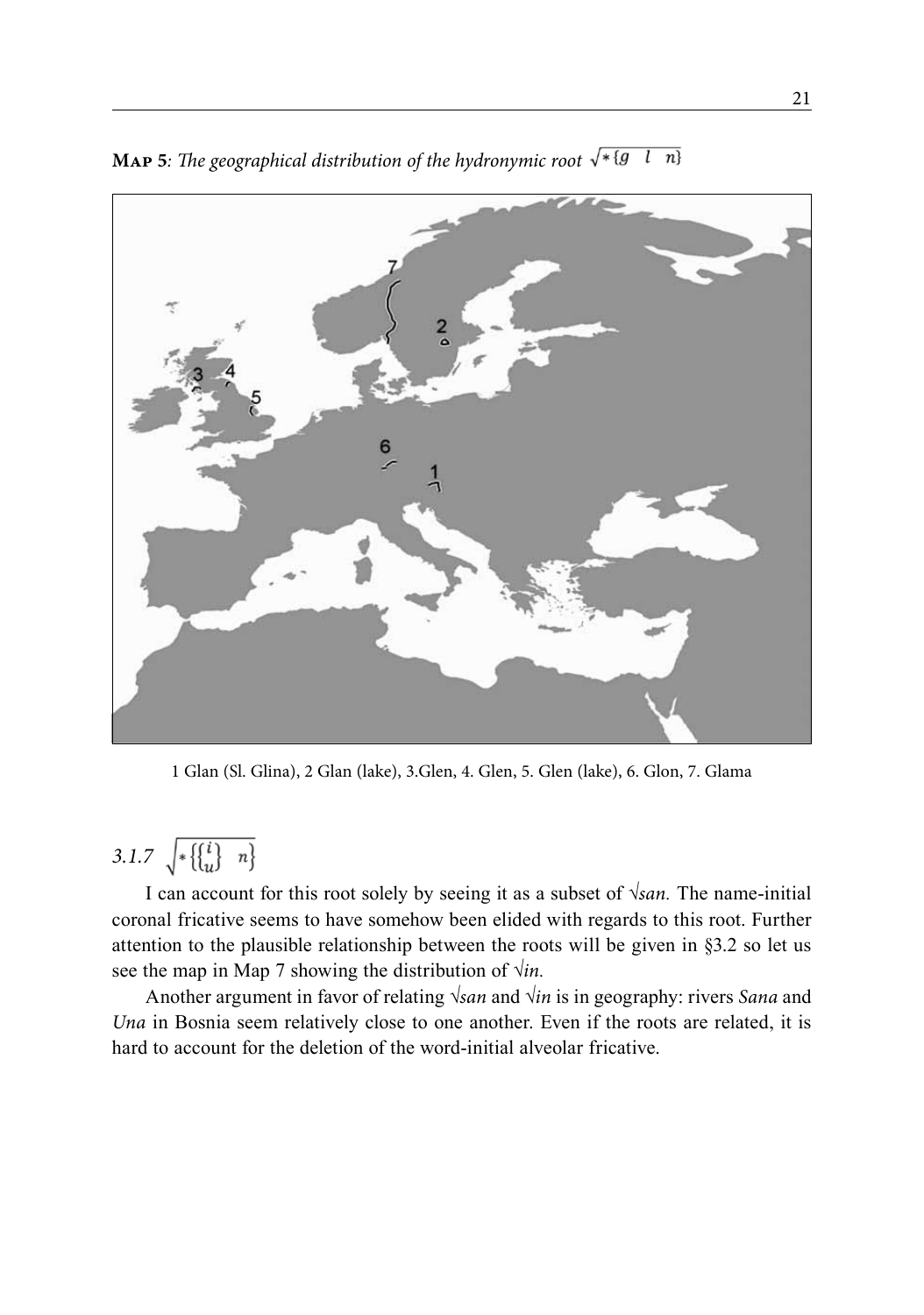**MAP 6:** The geographical distribution of the hydronymic root<sup>"</sup>  $\left|*\begin{Bmatrix} o \\ \{o_i\} \end{Bmatrix} \begin{Bmatrix} s \\ \{j\} \\ t\end{Bmatrix}\right|$ 



1 Ouse, 2 Ouse (ii), 3 Exe, 4 North Esk, 5 South Esk, 6 Avče/Avšček, 7 Oise, 8 Oust (Brt. Oud), 9 Oiste, 10 Soča, 11 Seccia, 12 Osam, 13 Iskar

## 3.1.8  $\sqrt{\frac{1}{s} \left\{ s \right\} \left\{ \frac{a}{e} \right\} \left\{ v \right\}}$

This paradigm will prove to be both problematic and controversial. As a rootrepresentative, let us take the hydronym *Sava.* A classic parallel to it was Σάοζ, … Σάβου (Σάου) [13]. Bezlaj believes the hydronym is definitely pre-Slavic. An IE base *\*se -, \*sou -* was assumed as in German 'Saft'; Pokorny [19] also seriously considered a Ligurian onomastic layer.

There is also a high level of onomastic ignorance: *Oxford Dictionary of World-Place Names* [20] states that Sava got its name after St. Sava (1173-1236) and therefore assumes an anthroponomical derivation. That is completely invalid, to which most onomastic scholars would concur.

Despite their might having a common ancestral root *√sav,* its etymology is far too complex and puzzling to be simply accounted for with anthroponomical derivation. One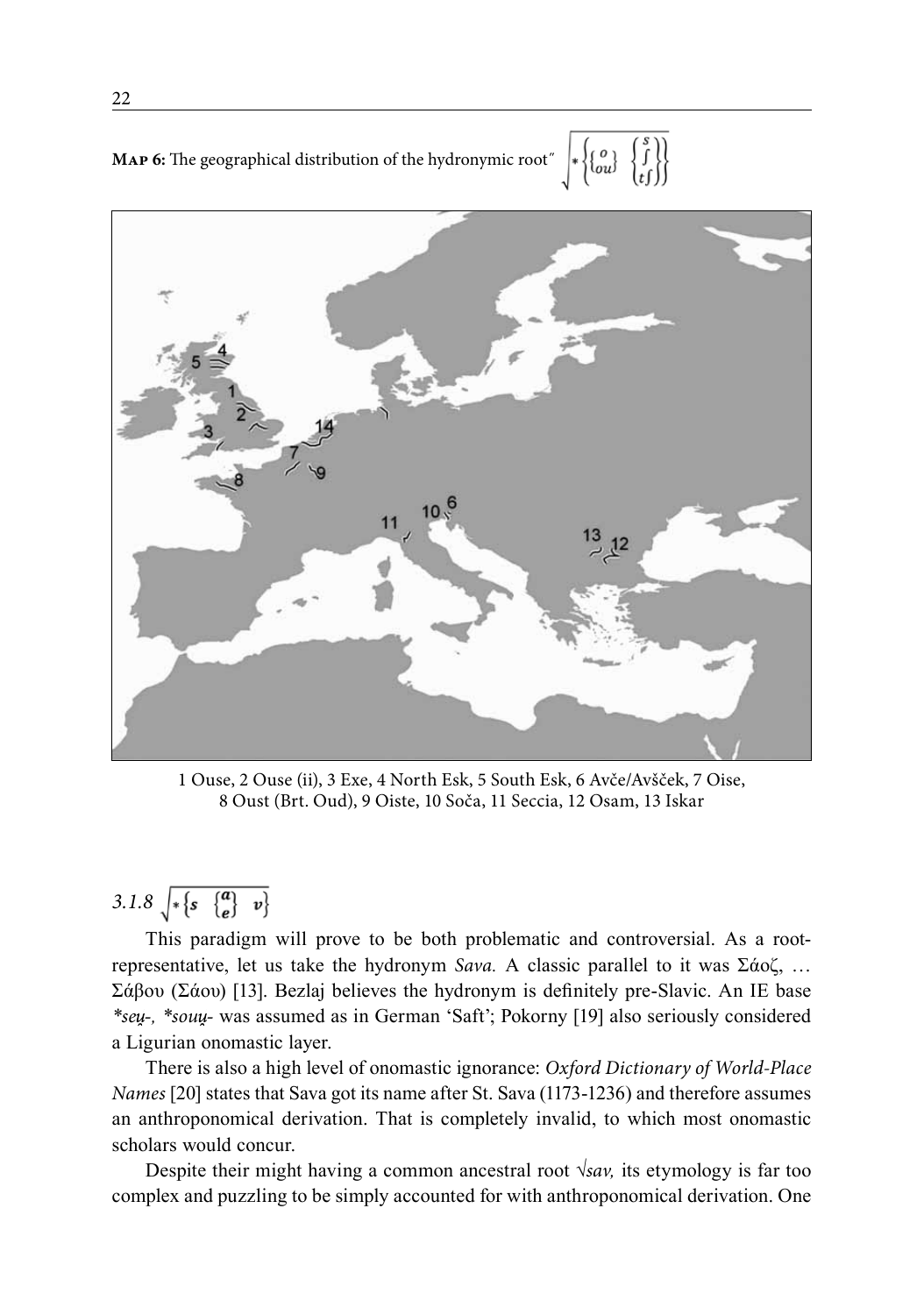**MAP 7:** The geographical distribution of the hydronymic root  $\sqrt{\ast \left\{ \begin{pmatrix} i \\ u \end{pmatrix} - n \right\}}$ 



1 Ind(us), 2 Indre, 3 Una, 4 Ina, 5 Inn

of the reasons for the failing of etymological theories above is not only an extremely wide geographical distribution across Europe but its firm onomastic status in the areas of northern Africa.

Bezlaj [13] mentions a dubious stance towards a theory of IE etymology of this root: as Shulten had pointed out in 1914, some of the ligurian names have strong parallels in northern Africa. Pokorny [19] responded to this by giving an elegant—but not too convincing—counter-argument that the African names may be accounted for with the Berber *šuf, šaf* 'valley'. No further debate proceeded. Let us now see the actual geographical filtering of this peculiar root. For my earlier hydronomastic analysis of *Sava*, see [21].

It is interesting to notice in Africa that just as *√der*, this root also is distributed solely across the north-west African area.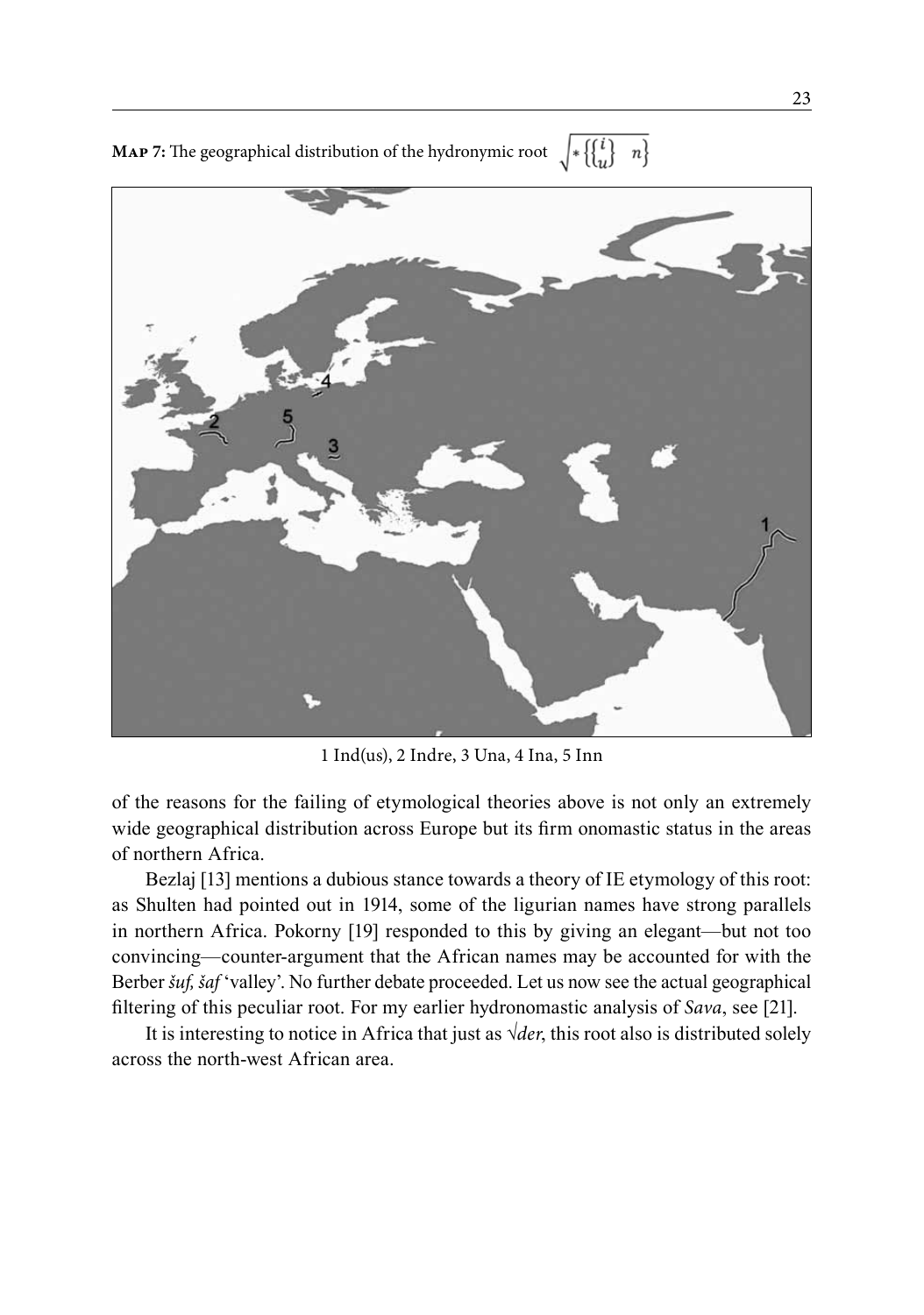### 3.2 A Stochastic Model of Hydronymic Evolution

I outline a possible theoretical evolution of the hydronymic roots overviewed in §3.1. Given that *√sav* (§3.1.8) and *√der* (§3.1.2) roots seem distributed beyond the borders of Europe, I consider them as older, that is to say, I believe they had split from IE or (pre-) PIE at an early stage, analogous to Figure 1. I propose the following stochastic model of hydronymic evolution, shown in Figure 2.

The root-nodes closer to the root of the hypothetical evolutionary tree show an early stage of onomastic evolution.



1 Sava, 2 Suero, 3 Sob, 4 Sosva, 5 Seffersbach, 6 Sevron, 7 Seudre, 8 Sevre, 9 Severn, 10 Suir, 11 Sebou, 12 Sous (hydronym and valley name!), 13 Saoura (hydronym and name of the part of desert!), 14 Sawfajin, 15 Susah, 16 Safaqis, 17 Souf, 18 Swilly, 19 Sevron

### *3.2.1 Onset Erosion*

As seen in §3.1.7 and the model above, roots *√san* and *√in* may be related if we postulate a 'name-initial' deletion (of the voiceless coronal fricative [s]). However, we cannot help postulating so and even extrapolating it to right-most branch of the model above: *√sav* ~ *√av.* Additional evidence [22, 23] is provided by old Celtic hydronymy, shown in (15).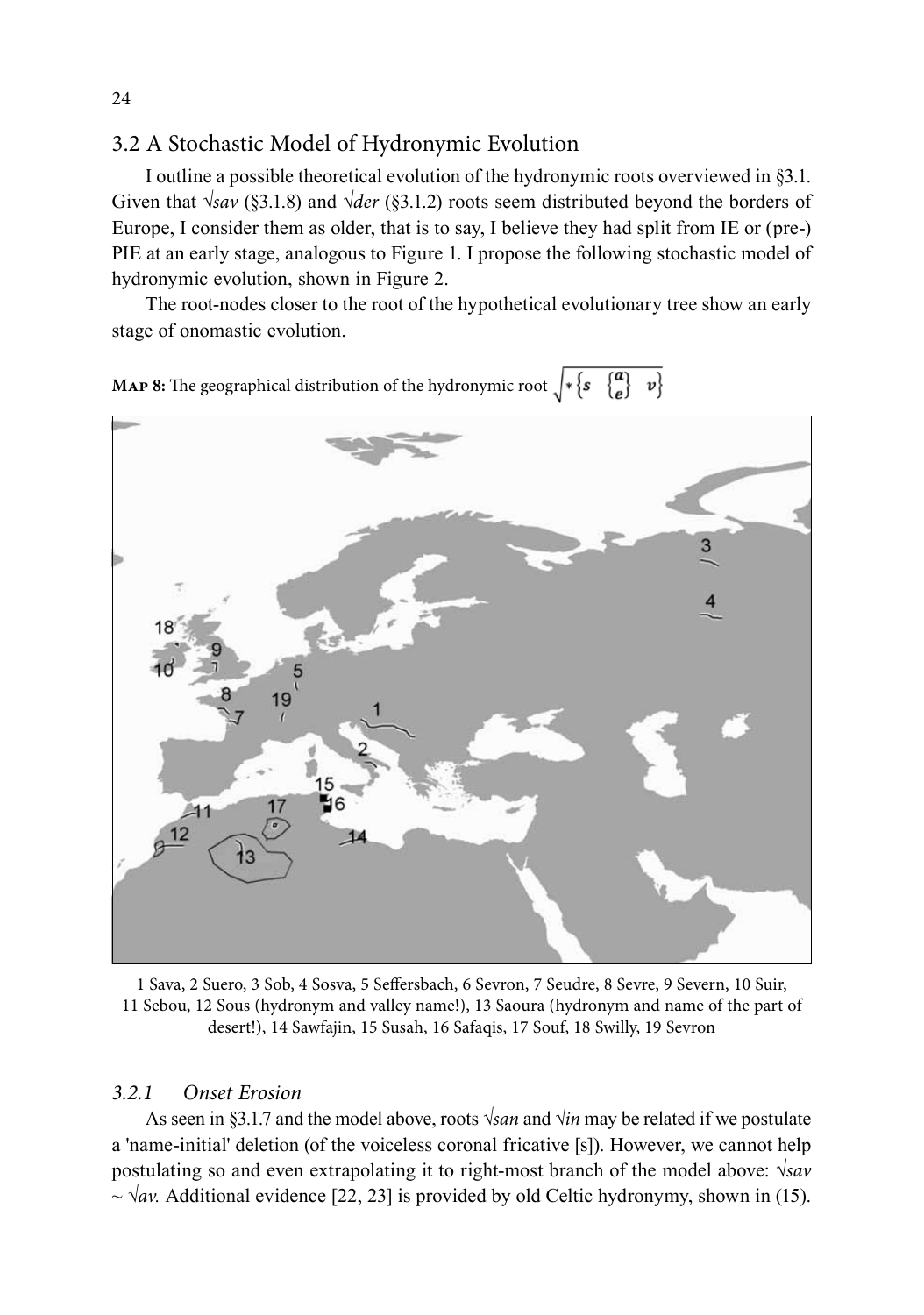



### (15) OIr. [*S*]∅*aborna >* MIr. *Sabrann*

Even further evidence is provided from the East: western IE languages know सिन्धु *(Sindhu)* as *Indus*, despite a diachronically primary word-initial [s] (i.e. in onset position), as (16) shows.

(16) a. Skt. सिन्धु*(Sindhu )*> इन्द्*(ind )* b. Skt. *S-ind-hu >* Eng. *Ind-us* c. Skt. *S-ind-hu >* Slo. *Ind*

### 3.3 Root Accommodation and Surface-Structured Morpho-Syntax

Despite following an affix less theory [4] of some sort, hydronymic affixes are also taken within the scope of this paper. As shown in (1), I view affixes as periphery in macro-onomastics—at least in an initial study of such scope going linguistically beyond IE and geographically beyond European area.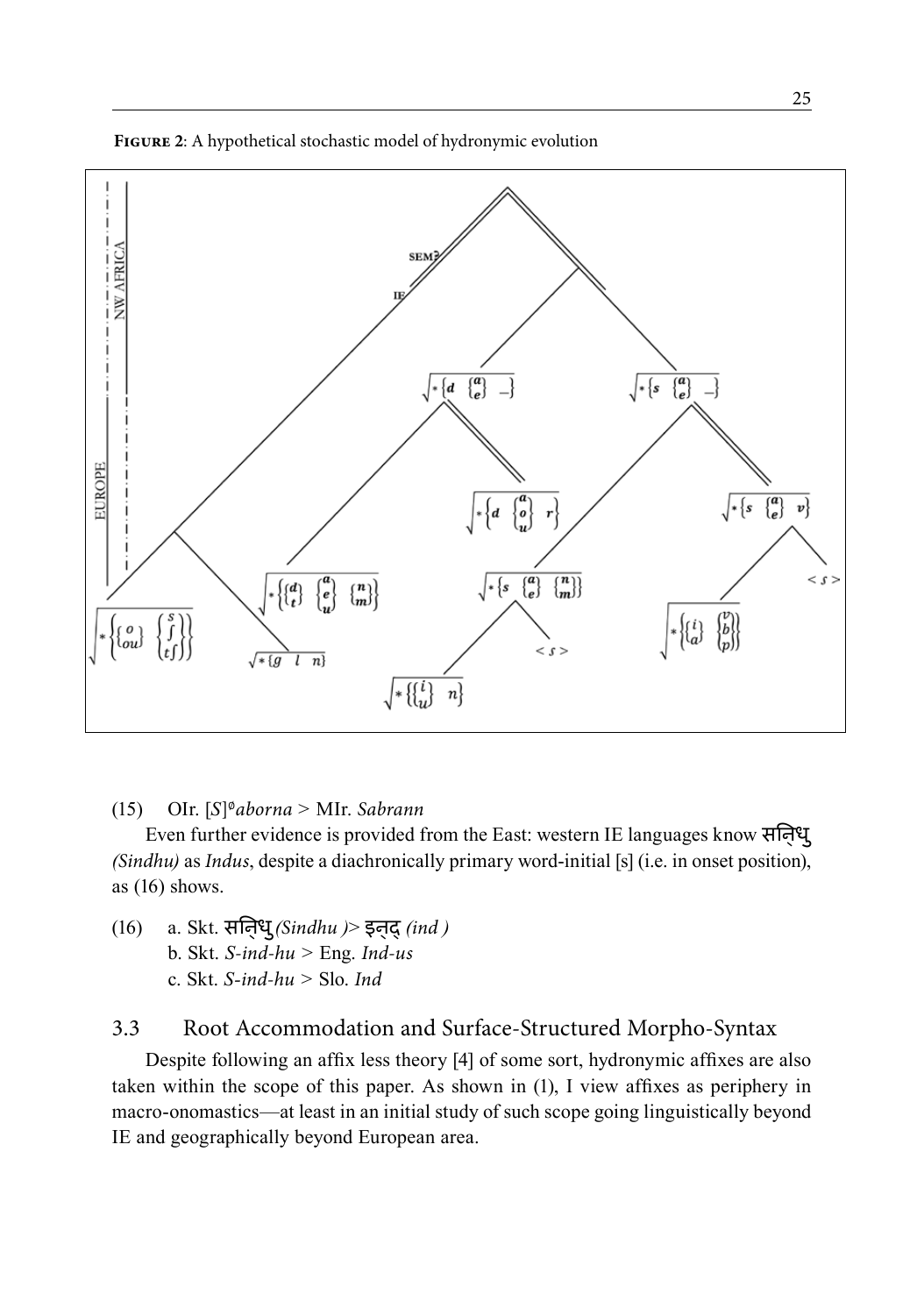#### *3.3.1 Hydronymic φ-continuity*

There is a φ*-*feature that seems interesting with most rivers. As φ*-*features comprise of gender, number and person, we can safely generalize that most, if not all, rivers will agree in singular number and 3rd person. I see an important and interesting φ*-*feature in gender. Most rivers seem to be of feminine gender.

The vast majority of Slovene rivers, if not all completely, are feminine, which is also morpho-syntactically realized as an overt affix –*a.* Even when a non-domestic hydronym is accommodated as Slovene, for instance, simply applies the borrowed hydronym to the same φ*-*paradigm (as shown in 17d-e).





This hydronymic gender-agreement is not restricted to Slavic alone: OIr. had the same overtly expressed affix as modern Slavic has preserved (as shown in 17). The φ*-*agreement need not be expressed overly: Welsh has a non-overt feminine inflection in *afon* 'river'.

However, the *a-*feminine stem is and was not present in Germanic. According to Jasanoff [24], Germanic feminine nouns and weak adjectives have an ending reconstructible as \*- $\delta$ , - $\bar{\sigma}$  *or*  $\bar{\sigma}$  $\delta$ *n*. From this perspective it seems that Slavic and Old Celtic shared greater gender-agreement affinities.

### *3.3.2 Hydronymic case-continuity: The n-stem Suffix*

The *n*-stem is usually taken to be genitive-denoting, as in PIE 'water' [18]: nom. *\* ód- , \* éd- -s.* This reconstructed PIE lexeme got passed on to Slavic nom. *voda*, adjective (i.e. adjectival gen.) *vode-n* (Slo.). Slovene has, however, not preserved the PIE *–r*. On the other hand, the PIE root got passed down the Celtic branch as well, resulting in MWl. *dwr* [du:r], retaining the allegedly-initial *r*-stem from PIE.

The *n*-stem could be an explanation for a theoretical collapsing of the *√sav* and *√san* root-paradigms in a way shown in (18). Given that there is no absolute certainty that *-n*signified genitive case in Slavic, I mark it below solely as non-nominative.

(18) *√sav* [+nom] ~ *√sav-n* [–nom] ~ *√san* [–nom]

Although the theory shown in (18) has philologically been assumed by some philologists, the practical onomastic distribution clearly shows that north African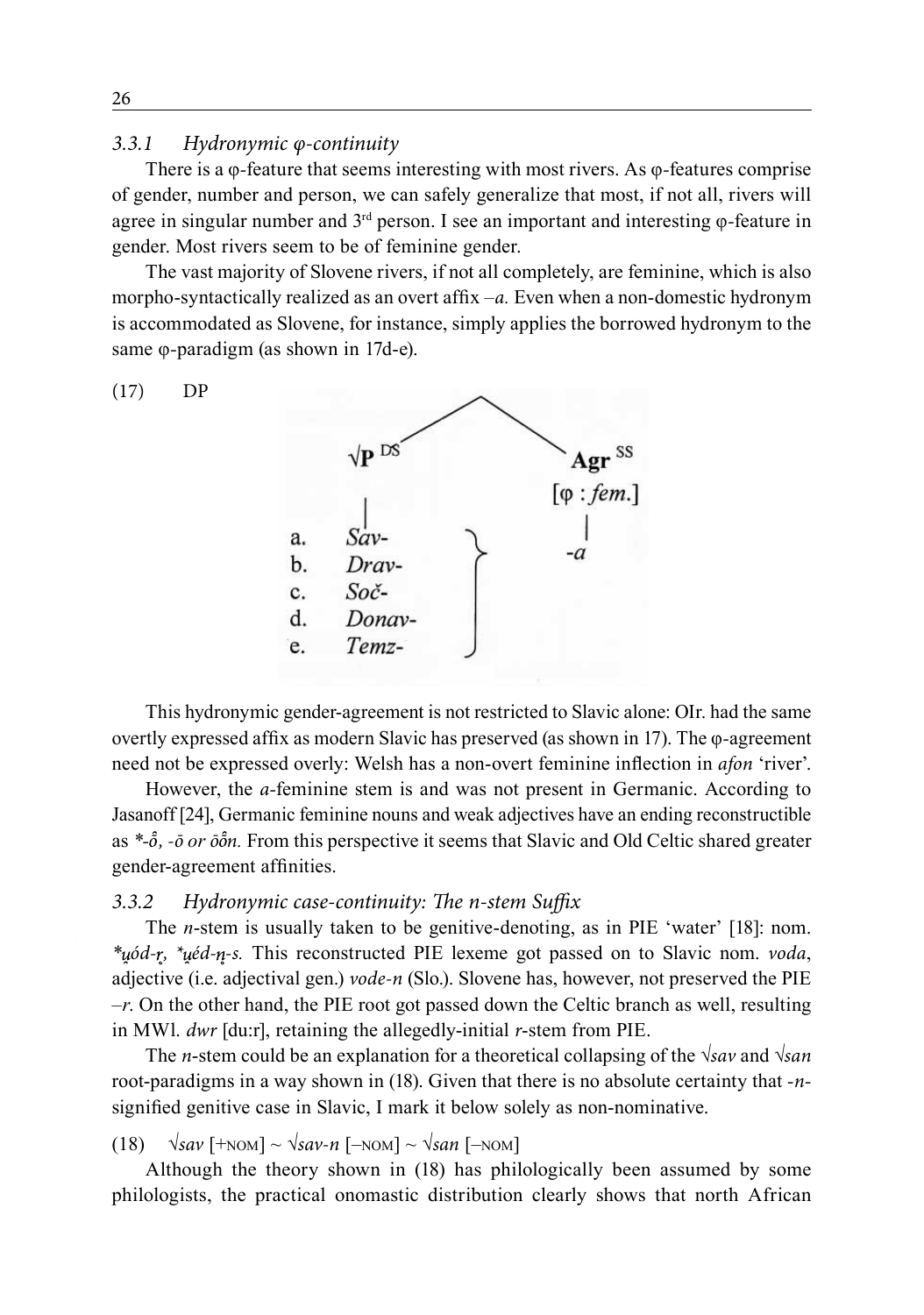hydronyms, oronyms and toponyms do not belong to the *n*-stem paradigm (see §3.1.8). Naturally, all this is conditioned by the assumption of homology between European and north African onomastics.

## 4. Onomatic Layering – In Lieu of Conclusion

Although this paper offers a relatively abstract notion and observation of the onomastic root distribution, the patterns that certain roots form – given that we rationally and axiomatically assume homoplasy – seem very coinciding.

Should we allow for homology to have occurred, that is find characteristics that are due to shared ancestry, the traditional and axiomatic model of evolutionary linguistic history should be reconsidered or at least augmented. The traditional doctrine of IE origin is weakening and an increasing number of academics see it as 'a myth'. [25] The Paleolithic Continuity Theory articulated three main working hypotheses, the first of three for now remains pivotal to this paper:

#### (19) hypothesis

The easiest working hypothesis for the question of European origin is the continuity model, and no other alternative.

Onomastic structures, despite their only being initial structures and observations, reaffirm the postulates of the PCT in a relatively principled way: certain roots—i.e. elements of *\**PIE—have been fossilized in onomastics, which is increasingly crystallizing as linguistic archaeology, and as such offers an insight into evolutionary modeling of both the development as well the origin of PIE.

Should the approach if this paper be accepted as a (relatively) valid one, the hydronymic model (Figure 2) should be tested against genetic evolutionary models, yielding together an onomastic-phylogenetic depiction of IE, but such endeavors should be postponed until partial validity of this proposed model is confirmed and any possible objections are dealt with.

I believe Alinei [25] is right in saying that conservation is the law of language while change is an exception, being caused not by an alleged 'biological law of language', but by major external (ethnic or social) factors, that is by language contacts and hybridization, in concomitance with the major ecological, socio-economic and cultural events that have shaped each area of the globe.

This paper is a formalization attempt, based on previous experimental formal approaches to etymology [8, 26]. The pivotal question, therefore, is whether this approach is able to shed more light onto the onomastic layering [23, 27, 28, 29] with respect to language [17, 19, 30]. Provided we allow for the possibility of homology between the hydronyms I offer here – and I believe we should given the structured distribution of the roots – further work should follow, extrapolating the validity of the hydronymic patterns or simply finding adequate and firm arguments for a homoplastic explanation, resolving this paper's initial findings simply as coincidental.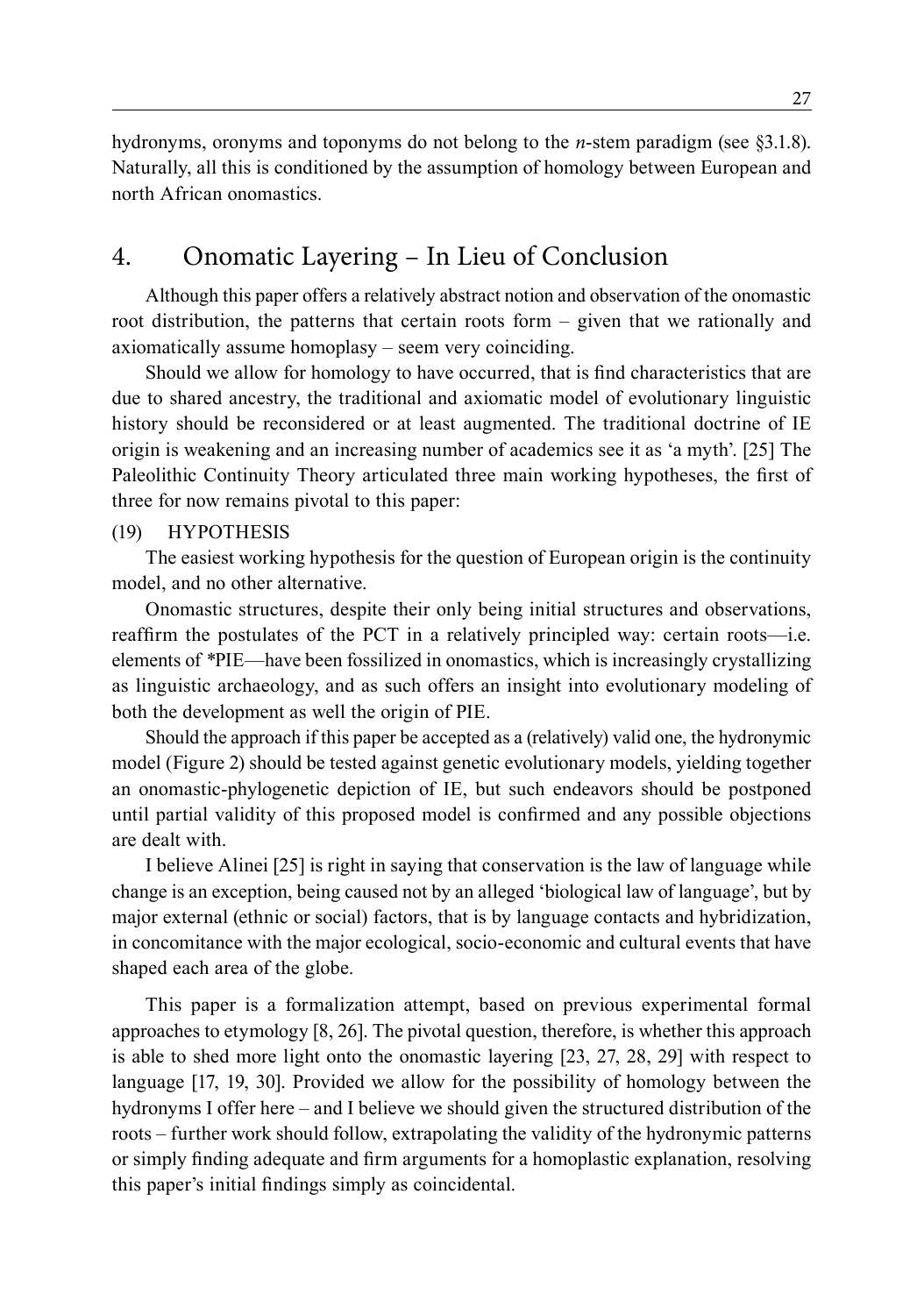## 5. Appendix: List of Abbreviations & Symbols Used

| t          | May be accounted for with<br>metathesis. | $\varphi$                 | Phi-feature(s) ( <i>in syntax</i> ),<br>comprising of (i) gender, (ii)<br>number and (ii) person. |
|------------|------------------------------------------|---------------------------|---------------------------------------------------------------------------------------------------|
| *          | Reconstructed; PIE reconstruction        | $\llbracket x \rrbracket$ | The denotation of $x$ , i.e. its<br>meaning ( <i>in semantic theory</i> )                         |
| AF         | Africa                                   | EN                        | England                                                                                           |
| <b>IR</b>  | Ireland                                  | <b>HN</b>                 | Hungary                                                                                           |
| <b>FR</b>  | France                                   | PL.                       | Poland                                                                                            |
| NO         | Norway                                   | CW                        | Cornwall                                                                                          |
| <b>RU</b>  | Russia                                   | SC                        | Scotland                                                                                          |
| <b>GR</b>  | German                                   | IT                        | Italy                                                                                             |
| GC         | Greece                                   | SI                        | Slovenia                                                                                          |
| UR         | Ukraine                                  | BG <sub>r</sub>           | Bulgaria                                                                                          |
| PCT        | Paleolithic Continuity Theory [23]       | RO.                       | Romania                                                                                           |
| <b>BS</b>  | Bosnia                                   | BE                        | Belgium                                                                                           |
| AI.        | Albania                                  | МK                        | Macedonia                                                                                         |
| SW         | Sweden                                   | IE                        | Indo-European                                                                                     |
| SLV.       | Slavonic/Slavic                          | <b>PIE</b>                | Proto-IE                                                                                          |
| GMC.       | Germanic                                 | ARB.                      | Arabic                                                                                            |
| BRT.       | <b>Breton</b>                            | CEL.                      | Celtic                                                                                            |
| OIR.       | Old Irish                                | OWL                       | Old Welsh                                                                                         |
| MSLO.      | Modern Slovene                           | <b>OCS</b>                | Old Church Slavonic                                                                               |
| <b>LIT</b> | Lithuanian                               | <b>GMC</b>                | Germanic                                                                                          |
| <b>VED</b> | Vedic                                    | <b>AVS</b>                | Avestan                                                                                           |
| <b>GRK</b> | Greek                                    | ARM                       | Armenian                                                                                          |
| <b>ITL</b> | Italic                                   | CEL.                      | Celtic                                                                                            |
| TOC-B      | Tocharian B                              | <b>HIT</b>                | Hittite                                                                                           |
| MBRT.      | Middle Breton                            | WL.                       | Welsh                                                                                             |
| CO.        | Cornish                                  | <b>SEM</b>                | Semitic                                                                                           |
| DP         | determiner projection (phrase)           | $\sqrt{P}$                | Root projection (phrase)                                                                          |
| Agr.       | Agreement                                | DS                        | deep structure (of a lexeme)                                                                      |
|            |                                          | SS                        | surface structure (of a lexeme)                                                                   |

## Bibliography

- 1. Rohlfs, Gerhard. 1958. 'Europäische Flußnamen und ihre historischen Probleme.' *VIth International Congress of Onomastic Sciences [VI. Internationaler Kongress für Namenforschung.].*  Vols. 1-2. pp. 1-28.
- 2. Chomsky, Noam. 1964. *Aspects of the Theory of Syntax.* Cambridge, MA: Massachusetts Institute of Technology Press.
- 3. Chomsky, Noam. 1995. *The Minimalist Program.* Cambridge, MA: Massachusetts Institute of Technology Press.
- 4. Halle, Morris & Marantz, alec. 1993. 'Distributed morphology and the pieces of inflection.' in Hale, Ken & S. J. Keysner (eds.) *The View from Building.* pp. 111-76. Cambridge, MA: Massachusetts Institute of Technology Press.
- 5. Warnow, Tandy. 1997. 'Mathematical approaches to comparative linguistics.' in *The Proceedings of The National Academy of Sciences.* Irvine, CA: The National Academy of Sciences of USA.

28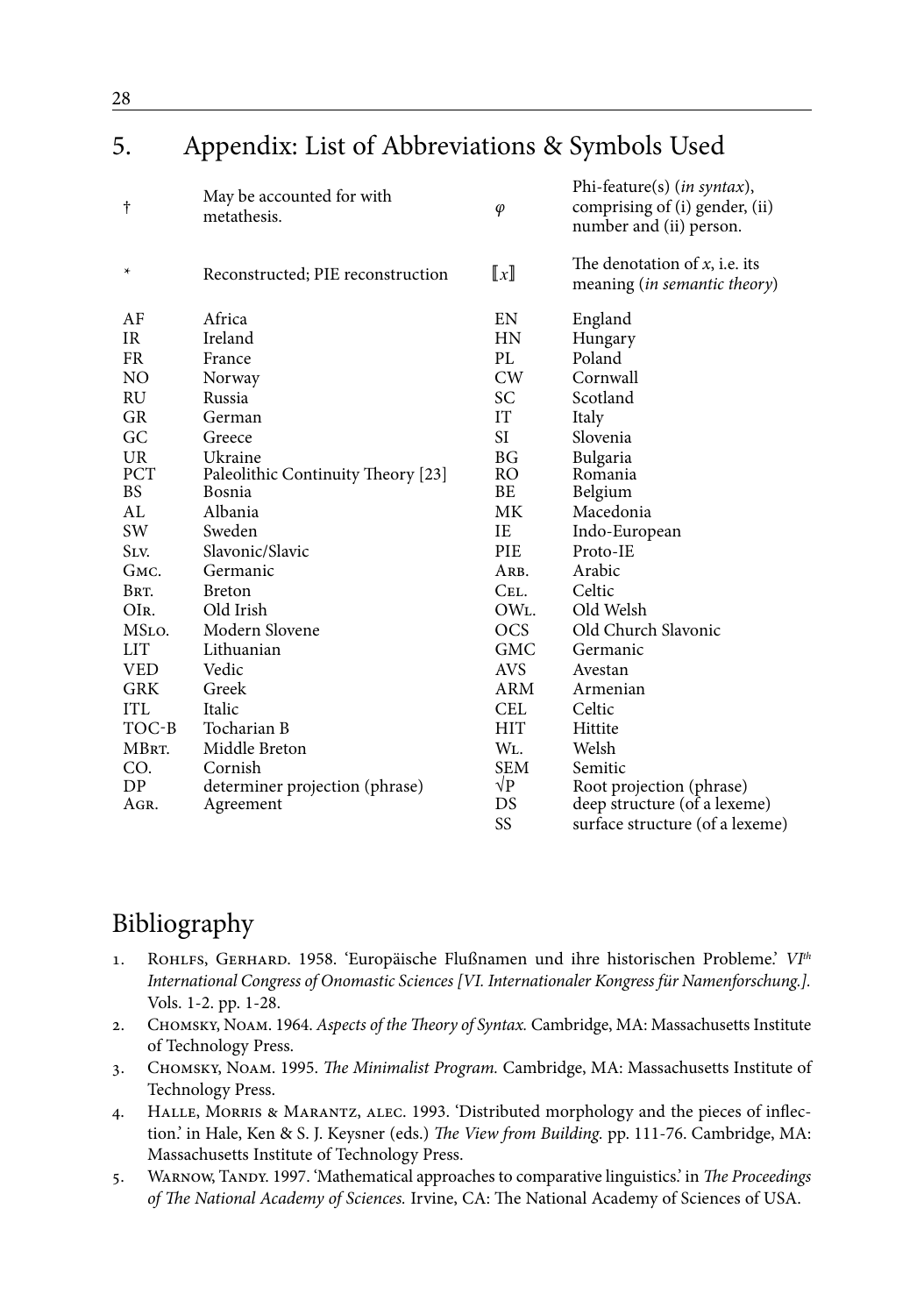- 6. Warnow, Tandy. Evans, Stephen N. Ringe, Donald. Nakhleh, Luay. 2004. 'A Stochastic model of language evolution that incorporates homoplasy and borrowing.' in *The Technical Report.* Berkley, CA: Department of Statistics, The Univesity of California at Berkley. <http:// www.cs.rice.edu/~nakhleh/Papers/WarnowRevComplete.pdf>
- 7. Hoenigswald, Henry. 1960. *Language Change and Linguistic Reconstruction.* Chicago: University of Chicago Press.
- 8. Rudnyckyj, Jaroslav B. 1966. 'Etymological formula in onomastics.' in *Cahiers de géographie du Québec.* Vol. 10. No. 20. pp. 213-8. Montreal: Université du Québec a Montreal.
- 9. Ekwall, Eilert. 1968. [1928.] *English River-Names.* Oxford: Claredon Press.
- 10. Ekwall, Eilert. 1935. *The Concise Oxford Dictionary of English Place-Names.* (4th ed.) Oxford: Claredon Press.
- 11. Nicolaisen, W. F. H. 2008. 'On river-names in the Scottish Landscape.' in Padel, O. J. *&* Parsons, David N. (eds.). *A Commodity of Good Names: Essays in Honour of Margaret Gelling.*  Donington: Shaun Tyas. pp. 233-8.
- 12. Bezlaj, France. 1956. *Slovenska vodna imena: I. del (A—L).* Ljubljana: Slovenian Academy of Sciences and Arts.
- 13. Bezlaj, France. 1961. *Slovenska vodna imena: II. del (M—Z).* Ljubljana: Slovenian Academy of Sciences and Arts, Fran Ramovš Institute of Slovene language.
- 14. Bezlaj, France. 1965. 'Slovenski imenotvorni proces.' in *Slavistična revija.* Vol. X. No. 4-5. pp. 113-8. Ljubljana: Slavistic Society.
- 15. Bezlaj, France. 2003. *Zbrani jezikoslovni spisi.* Furlan, Metka. (ed.) Ljubljana: Slovenian Academy of Sciences and Arts.
- 16. Apte, Vaman S. 2006. *English-Sanskrit Dictionary.* Jawahar Nagar, Delhi: Nag Publishers.
- 17. Monier-Williams, Monier. 2005. [1899.] *A Sanskrit-English Dictionary, etymologically and philologically arranged with special reference to cognate Indo-European Languages.* [Oxford: Claredon Press.] New Delhi: Asian Educational Service Press.
- 18. Watkins, Calvert. 1973. ''River' in Celtic and Indo-European.' in *Ériu.* Vol. 24. pp. 80-9. Dublin: Royal Irish Academy.
- 19. Lubotsky, Aleksander. Beekes, Robert. 2005. *Indo-European Etymological Dictionay.*  Leiden: Leiden University, Department of Comparative Indo-European Linguistics.< http:// www.indo-european.nl/ >
- 20. »Sava«, *Concise Dictionary of World Place-Names*. John Everett-Heath. Oxford University Press 2005. Oxford Reference Online. OUP, University of York, 9 February 2009, <http://www.oxfordreference.com/views/ENTRY.html?subview=Main&entry=t209.e6665>
- 21. Mitrovic, Moreno. 2005. *Hypothetical Analogy of Slovene and Celtic.* Ms.
- 22. Koch, John T. 2007. *An Atlas for Celtic Studies.* Oxford: Oxbow Books.
- 23. Williams, J. E. Caerwyn. 1990. 'Wysg (river name), Wysg, Hwysgynt, Rhwysg.' in *Celtica.* Vol. 21. pp. 670-8. Dublin: Dublin Institute for Advanced Studies.
- 24. jasanoff, Jay. 2002. 'The nom. sg. of Germanic *n*-stems.' In Wedel, Alfred & Busch, hans-Jörg (eds.). *Verba et Litterae: Explorations in Germanic Languages and German Literature: Essays in Honor of Albert L. Lloyd.* pp. 31-46. Newark: Linguatext.
- 25. Alinei, Mario. 2004. 'Paleolithic Continuity Theory: An Introduction.' Ms.<http://www. continuitas.com/intro.pdf >
- 26. Crist, Sean. 2005. 'Toward a formal markup standard for etymological data.' LSA Annual Meeting. Linguistic Society of America.
- 27. De Bernardo Stempel, Patrizia. 2007. 'Pre-Celtic, Old Celtic layers, Brittonic and Goidelic in ancient Ireland.' in Cavill, Paul & Broderick, George (eds.). *Language Contact in the Place-Names of Britain and Ireland.* Nottingham: English Place-Name Society.
- 28. Mawer, Allen. 1924. *The Chief Elements Used in English Place-Names.* Cambridge: Cambridge University Press.